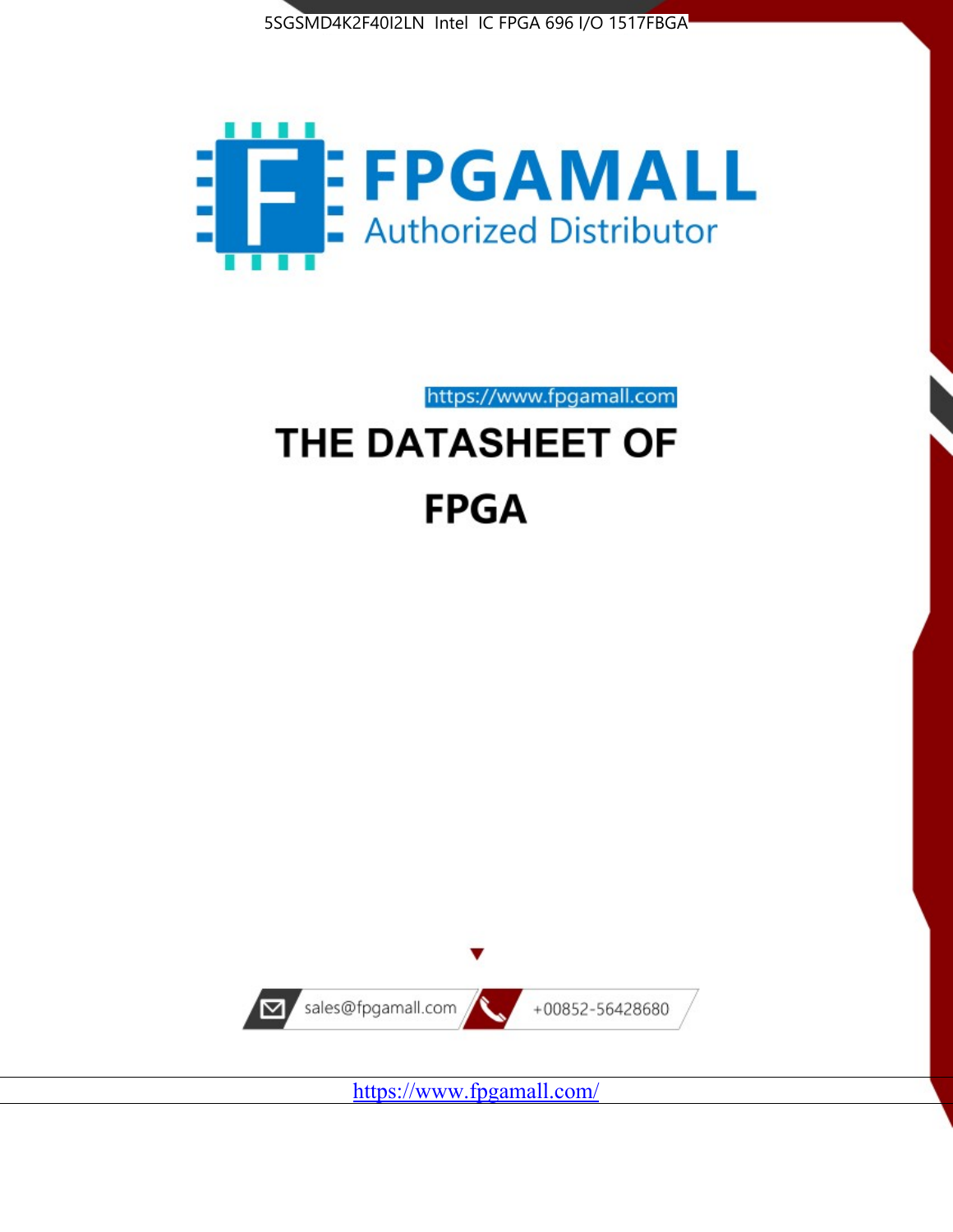# **Stratix V Device Overview**

**SV51001 [Subscribe](https://www.altera.com/servlets/subscriptions/alert?id=SV51001) [Send Feedback](mailto:FPGAtechdocfeedback@intel.com?subject=Feedback%20on%20(SV51001%202020.06.15)%20Stratix%20V%20Device%20Overview&body=We%20appreciate%20your%20feedback.%20In%20your%20comments,%20also%20specify%20the%20page%20number%20or%20paragraph.%20Thank%20you.)** 

Altera's 28-nm Stratix® V FPGAs include innovations such as an enhanced core architecture, integrated transceivers up to 28.05 gigabits per second (Gbps), and a unique array of integrated hard intellectual property (IP) blocks.

With these innovations, Stratix V FPGAs deliver a new class of application-targeted devices optimized for:

- Bandwidth-centric applications and protocols, including PCI Express® (PCIe®) Gen3
- Data-intensive applications for 40G/100G and beyond
- High-performance, high-precision digital signal processing (DSP) applications

Stratix V devices are available in four variants (GT, GX, GS, and E), each targeted for a different set of applications. For higher volume production, you can prototype with Stratix V FPGAs and use the low-risk, low-cost path to HardCopy® V ASICs.

#### **Related Information**

2020.06.15

#### **[Stratix V Device Handbook: Known Issues](http://www.altera.com/support/kdb/solutions/rd08242010_83.html)**

Lists the planned updates to the *Stratix V Device Handbook* chapters.

### **Stratix V Family Variants**

The Stratix V device family contains the GT, GX, GS, and E variants.

**Stratix V GT** devices, with both 28.05-Gbps and 12.5-Gbps transceivers, are optimized for applications that require ultra-high bandwidth and performance in areas such as 40G/100G/400G optical communica‐ tions systems and optical test systems. 28.05-Gbps and 12.5-Gbps transceivers are also known as GT and GX channels, respectively.

**Stratix V GX** devices offer up to 66 integrated transceivers with 14.1-Gbps data rate capability. These transceivers also support backplane and optical interface applications. These devices are optimized for high-performance, high-bandwidth applications such as 40G/100G optical transport, packet processing, and traffic management found in wireline, military communications, and network test equipment markets.

**Stratix V GS** devices have an abundance of variable precision DSP blocks, supporting up to 3,926 18x18 or 1,963 27x27 multipliers. In addition, Stratix V GS devices offer integrated transceivers with 14.1-Gbps data rate capability. These transceivers also support backplane and optical interface applications. These devices are optimized for transceiver-based DSP-centric applications found in wireline, military, broadcast, and high-performance computing markets.

**Stratix V E** devices offer the highest logic density within the Stratix V family with nearly one million logic elements (LEs) in the largest device. These devices are optimized for applications such as ASIC and system emulation, diagnostic imaging, and instrumentation.

**[ISO](http://www.altera.com/support/devices/reliability/certifications/rel-certifications.html) [9001:2015](http://www.altera.com/support/devices/reliability/certifications/rel-certifications.html) [Registered](http://www.altera.com/support/devices/reliability/certifications/rel-certifications.html)**

**low part of Intel** 

\*Other names and brands may be claimed as the property of others.

Intel Corporation. All rights reserved. Intel, the Intel logo, Altera, Arria, Cyclone, Enpirion, MAX, Nios, Quartus and Stratix words and logos are trademarks of Intel Corporation or its subsidiaries in the U.S. and/or other countries. Intel warrants performance of its FPGA and semiconductor products to current specifications in accordance with Intel's standard warranty, but reserves the right to make changes to any products and services at any time without notice. Intel assumes no responsibility or liability arising out of the application or use of any information, product, or service described herein except as expressly agreed to in writing by Intel. Intel customers are advised to obtain the latest version of device specifications before relying on any published information and before placing orders for products or services.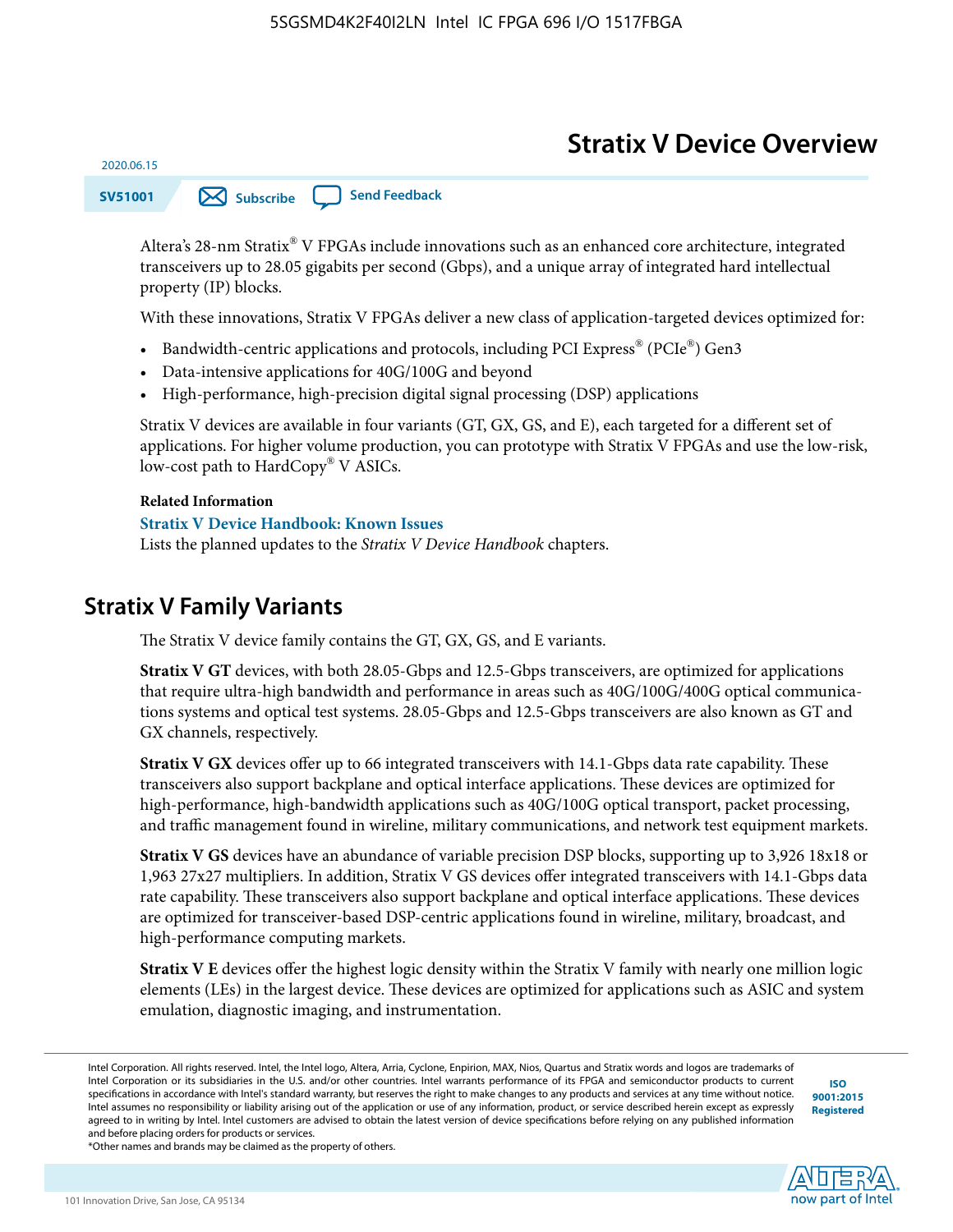#### **2 Stratix V Features Summary**

Common to all Stratix V family variants are a rich set of high-performance building blocks, including a redesigned adaptive logic module (ALM), 20 Kbit (M20K) embedded memory blocks, variable precision DSP blocks, and fractional phase-locked loops (PLLs). All of these building blocks are interconnected by Altera's superior multi-track routing architecture and comprehensive fabric clocking network.

Also common to Stratix V devices is the new Embedded HardCopy Block, which is a customizable hard IP block that leverages Altera's unique HardCopy ASIC capabilities. The Embedded HardCopy Block in Stratix V FPGAs is used to harden IP instantiation of PCIe Gen3, Gen2, and Gen1.

### **Stratix V Features Summary**

#### **Table 1: Summary of Features for Stratix V Devices**

| <b>Feature</b>                    | <b>Description</b>                                                                                                                                                                                                                                                                                                                                                                                                         |
|-----------------------------------|----------------------------------------------------------------------------------------------------------------------------------------------------------------------------------------------------------------------------------------------------------------------------------------------------------------------------------------------------------------------------------------------------------------------------|
| Technology                        | 28-nm TSMC process technology<br>$\bullet$<br>0.85-V or 0.9-V core voltage                                                                                                                                                                                                                                                                                                                                                 |
| Low-power serial<br>transceivers  | 28.05-Gbps transceivers on Stratix V GT devices<br>$\bullet$<br>Electronic dispersion compensation (EDC) for XFP, SFP+, QSFP, CFP<br>optical module support<br>Adaptive linear and decision feedback equalization<br>$\bullet$<br>Transmitter pre-emphasis and de-emphasis<br>Dynamic reconfiguration of individual channels<br>$\bullet$<br>On-chip instrumentation (EyeQ non-intrusive data eye monitoring)<br>$\bullet$ |
| Backplane capability              | 600-Megabits per second (Mbps) to 12.5-Gbps data rate capability<br>$\bullet$                                                                                                                                                                                                                                                                                                                                              |
| General-purpose I/Os<br>(GPIOs)   | 1.6-Gbps LVDS<br>1,066-MHz external memory interface<br>$\bullet$<br>On-chip termination (OCT)<br>$\bullet$<br>1.2-V to 3.3-V interfacing for all Stratix V devices                                                                                                                                                                                                                                                        |
| Embedded HardCopy<br><b>Block</b> | PCIe Gen3, Gen2, and Gen1 complete protocol stack, x1/x2/x4/x8 end<br>$\bullet$<br>point and root port                                                                                                                                                                                                                                                                                                                     |
| Embedded transceiver<br>hard IP   | Interlaken physical coding sublayer (PCS)<br>$\bullet$<br>Gigabit Ethernet (GbE) and XAUI PCS<br>$\bullet$<br>10G Ethernet PCS<br>Serial RapidIO® (SRIO) PCS<br>$\bullet$<br>Common Public Radio Interface (CPRI) PCS<br>$\bullet$<br>Gigabit Passive Optical Networking (GPON) PCS<br>$\bullet$                                                                                                                           |
| Power management                  | Programmable Power Technology<br>Quartus II integrated PowerPlay Power Analysis<br>$\bullet$                                                                                                                                                                                                                                                                                                                               |

**Altera Corporation** 

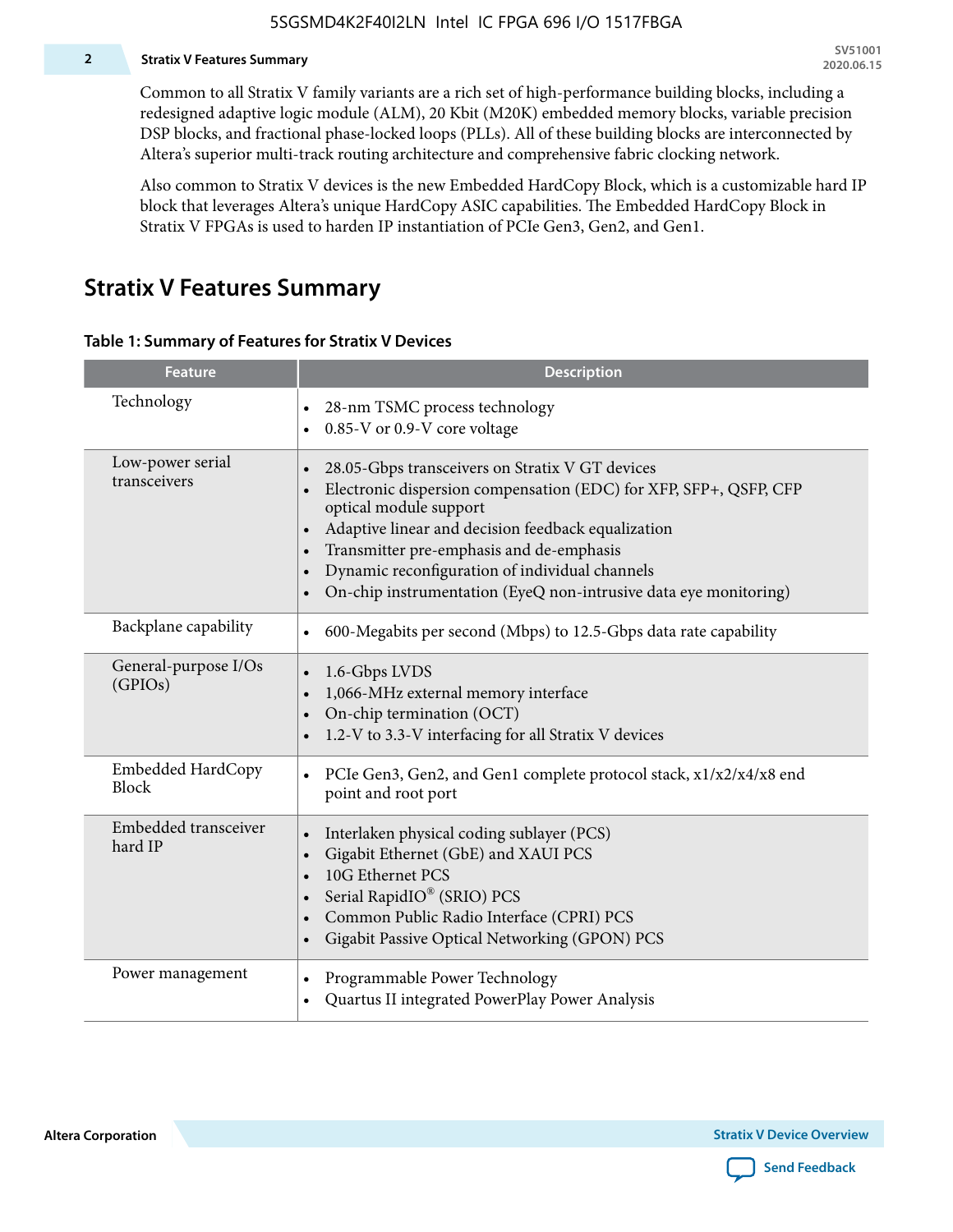| <b>Feature</b>                   | <b>Description</b>                                                                                                                                                                                                                                                                                                                                                                                                                                                   |
|----------------------------------|----------------------------------------------------------------------------------------------------------------------------------------------------------------------------------------------------------------------------------------------------------------------------------------------------------------------------------------------------------------------------------------------------------------------------------------------------------------------|
| High-performance core<br>fabric  | Enhanced ALM with four registers<br>Improved routing architecture reduces congestion and improves compile<br>$\bullet$<br>times                                                                                                                                                                                                                                                                                                                                      |
| Embedded memory<br>blocks        | M20K: 20-Kbit with hard error correction code (ECC)<br>MLAB: 640-bit                                                                                                                                                                                                                                                                                                                                                                                                 |
| Variable precision DSP<br>blocks | Up to 600 MHz performance<br>$\bullet$<br>Natively support signal processing with precision ranging from 9x9 up to<br>54x54<br>New native 27x27 multiply mode<br>$\bullet$<br>64-bit accumulator and cascade for systolic finite impulse responses (FIRs)<br>$\bullet$<br>Embedded internal coefficient memory<br>$\bullet$<br>Pre-adder/subtractor improves efficiency<br>$\bullet$<br>Increased number of outputs allows more independent multipliers<br>$\bullet$ |
| Fractional PLLs                  | Fractional mode with third-order delta-sigma modulation<br>$\bullet$<br>Integer mode<br>$\bullet$<br>Precision clock synthesis, clock delay compensation, and zero delay buffer<br>(ZDB)                                                                                                                                                                                                                                                                             |
| Clock networks                   | 800-MHz fabric clocking<br>$\bullet$<br>Global, quadrant, and peripheral clock networks<br>$\bullet$<br>Unused clock networks can be powered down to reduce dynamic power<br>$\bullet$                                                                                                                                                                                                                                                                               |
| Device configuration             | Serial and parallel flash interface<br>$\bullet$<br>Enhanced advanced encryption standard (AES) design security features<br>$\bullet$<br>Tamper protection<br>$\bullet$<br>Partial and dynamic reconfiguration<br>Configuration via Protocol (CvP)                                                                                                                                                                                                                   |
| High-performance<br>packaging    | Multiple device densities with identical package footprints enables seamless<br>$\bullet$<br>migration between different FPGA densities<br>FBGA packaging with on-package decoupling capacitors<br>$\bullet$<br>Lead and RoHS-compliant lead-free options<br>$\bullet$                                                                                                                                                                                               |
| HardCopy V migration             |                                                                                                                                                                                                                                                                                                                                                                                                                                                                      |

# **Stratix V Family Plan**

The following tables list the features of the different Stratix V devices.

The information in this section is correct at the time of publication. For the latest information and to get more details, refer to the Altera Product Selector.

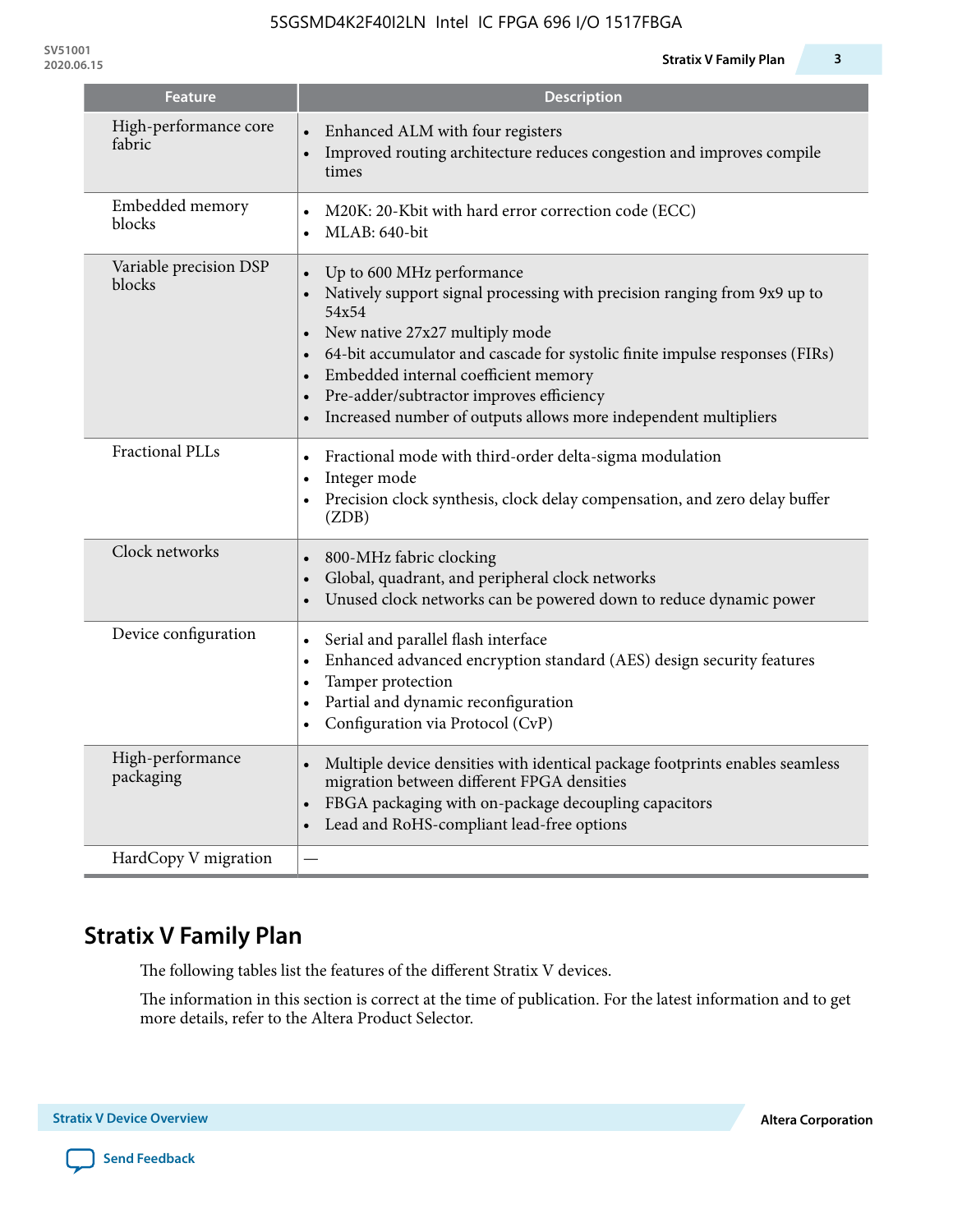#### **4 Stratix V Family Plan**

### **Table 2: Stratix V GT Device Features**

| <b>Feature</b>                                                            | 5SGTC5         | 5SGTC7         |  |  |  |  |  |  |
|---------------------------------------------------------------------------|----------------|----------------|--|--|--|--|--|--|
| Logic Elements (K)                                                        | 425            | 622            |  |  |  |  |  |  |
| ALMs                                                                      | 160,400        | 234,720        |  |  |  |  |  |  |
| Registers (K)                                                             | 642            | 939            |  |  |  |  |  |  |
| 28.05/12.5-Gbps Transceivers                                              | 4/32           | 4/32           |  |  |  |  |  |  |
| PCIe hard IP Blocks                                                       | $\mathbf{1}$   | $\mathbf{1}$   |  |  |  |  |  |  |
| <b>Fractional PLLs</b>                                                    | 28             | 28             |  |  |  |  |  |  |
| M20K Memory Blocks                                                        | 2,304          | 2,560          |  |  |  |  |  |  |
| M20K Memory (MBits)                                                       | 45             | 50             |  |  |  |  |  |  |
| Variable Precision Multipliers (18x18)                                    | 512            | 512            |  |  |  |  |  |  |
| Variable Precision Multipliers (27x27)                                    | 256            | 256            |  |  |  |  |  |  |
| DDR3 SDRAM x72 DIMM Interfaces                                            | $\overline{4}$ | $\overline{4}$ |  |  |  |  |  |  |
| User I/Os <sup>(1)</sup> , Full-Duplex LVDS, 28.05/12.5-Gbps Transceivers |                |                |  |  |  |  |  |  |
| Package <sup>(2)</sup> <sup>(3)</sup>                                     | 5SGTC5         | 5SGTC7         |  |  |  |  |  |  |
| KF40-F1517 <sup>(4)</sup><br>$(40$ mm $)$                                 | 600, 150, 36   | 600, 150, 36   |  |  |  |  |  |  |

**Altera Corporation** 



<sup>(1)</sup> The number of GPIOs does not include transceiver I/Os. In the Quartus II software, the number of user I/Os includes transceiver I/Os.

 $^{(2)}$  Packages are flipchip ball grid array (1.0-mm pitch).

<sup>(3)</sup> Each package row offers pin migration (common board footprint) for all devices in the row.

<sup>(4)</sup> Migration between select Stratix V GT devices and Stratix V GX devices is available. For more information, refer to **Table 6** and to *AN 644: Migration Between Stratix V GX and Stratix V GT Devices*.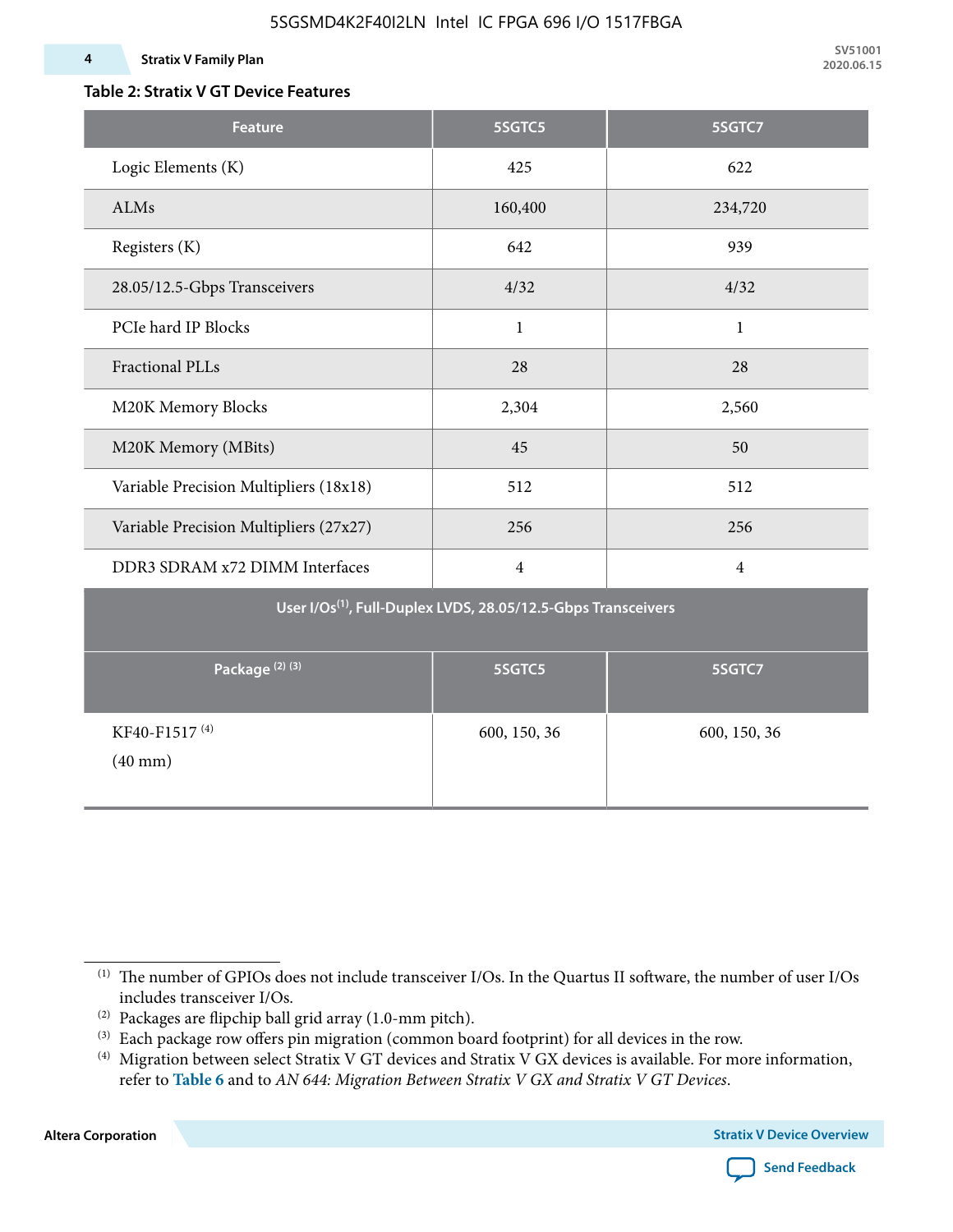#### **Table 3: Stratix V GX Device Features**

| <b>Features</b>                                                   | 5SGXA<br>3       | 5SGXA<br>4  | 5SGXA<br>5                 | 5SGXA<br>7                 | 5SGXA<br>9    | 5SGXA<br>В    | 5SGXB<br>5     | 5SGXB<br>6     | 5SGXB<br>9     | 5SGXBB         |
|-------------------------------------------------------------------|------------------|-------------|----------------------------|----------------------------|---------------|---------------|----------------|----------------|----------------|----------------|
| Logic<br>Elements<br>(K)                                          | 340              | 420         | 490                        | 622                        | 840           | 952           | 490            | 597            | 840            | 952            |
| ALMs                                                              | 128,300          | 158,500     | 185,000                    | 234,720                    | 317,000       | 359,200       | 185,000        | 225,400        | 317,000        | 359,200        |
| Registers<br>(K)                                                  | 513              | 634         | 740                        | 939                        | 1,268         | 1,437         | 740            | 902            | 1,268          | 1,437          |
| $14.1$ -Gbps<br>Transceive<br>rs                                  | 12, 24,<br>or 36 | 24 or<br>36 | 24, 36,<br>or 48           | 24, 36,<br>or 48           | 36 or<br>48   | 36 or<br>48   | 66             | 66             | 66             | 66             |
| PCIe hard<br><b>IP Blocks</b>                                     | 1 or 2           | 1 or 2      | 1, 2, or<br>$\overline{4}$ | 1, 2, or<br>$\overline{4}$ | 1, 2, or<br>4 | 1, 2, or<br>4 | 1 or 4         | 1 or 4         | 1 or 4         | 1 or 4         |
| Fractional<br>PLLs                                                | $20^{(5)}$       | 24          | 28                         | 28                         | 28            | 28            | 24             | 24             | 32             | 32             |
| M20K<br>Memory<br><b>Blocks</b>                                   | 957              | 1,900       | 2,304                      | 2,560                      | 2,640         | 2,640         | 2,100          | 2,660          | 2,640          | 2,640          |
| M20K<br>Memory<br>(MBits)                                         | 19               | 37          | 45                         | 50                         | 52            | 52            | 41             | 52             | 52             | 52             |
| Variable<br>Precision<br>Multipliers<br>(18x18)                   | 512              | 512         | 512                        | 512                        | 704           | 704           | 798            | 798            | 704            | 704            |
| Variable<br>Precision<br>Multipliers<br>(27x27)                   | 256              | 256         | 256                        | 256                        | 352           | 352           | 399            | 399            | 352            | 352            |
| DDR <sub>3</sub><br><b>SDRAM</b><br>x72 DIMM<br>Interfaces<br>(6) | 6                | 6           | 6                          | 6                          | 6             | 6             | $\overline{4}$ | $\overline{4}$ | $\overline{4}$ | $\overline{4}$ |

 $^{\left(5\right)}$  The F1517 package contains 24 PLLs. The other packages with this device contain 20 PLLs.

(6) These are the maximum number of x72 interfaces available. The actual number of interfaces depends on the device package.

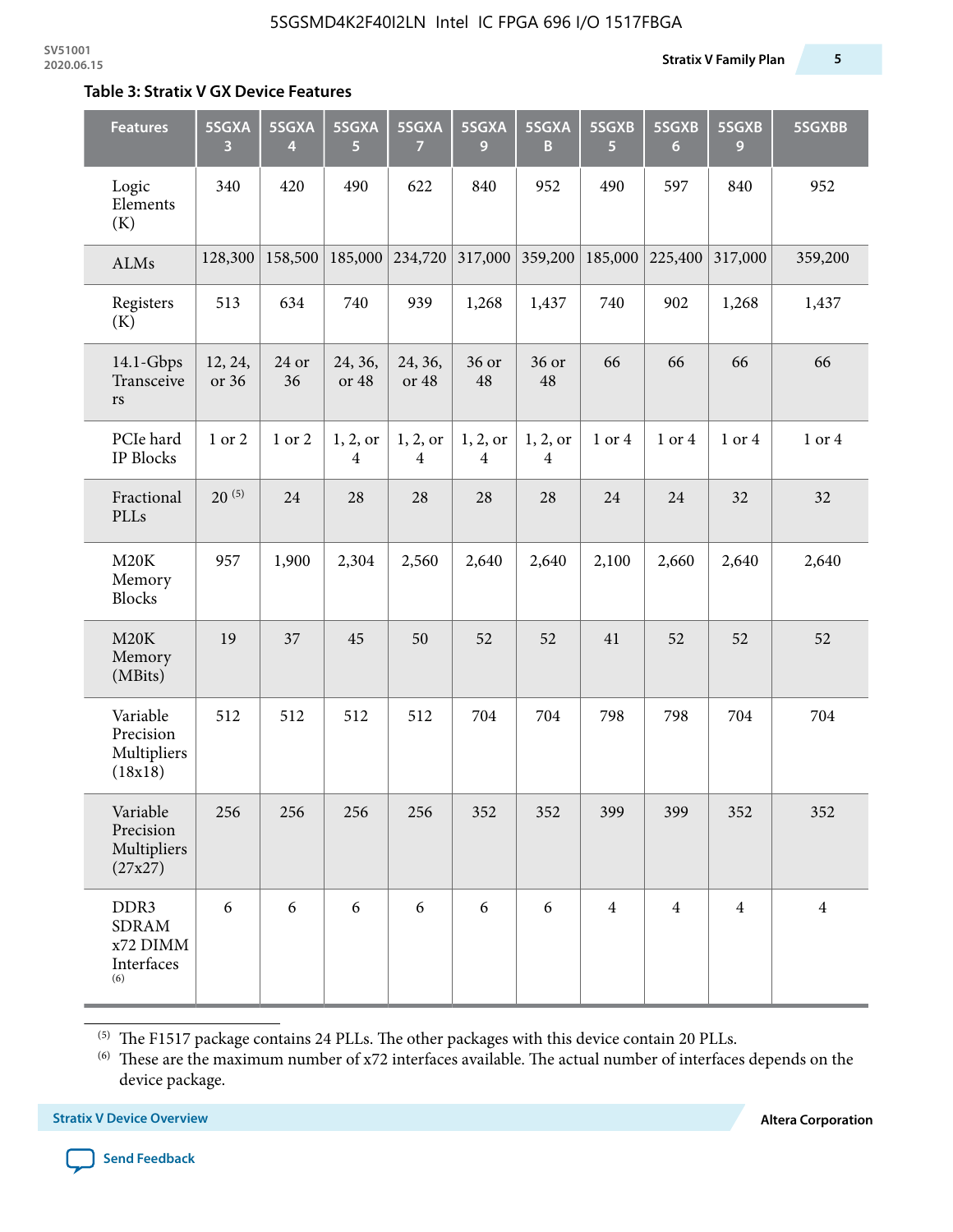#### **6 Stratix V Family Plan**

| User I/Os <sup>(1)</sup> , Full-Duplex LVDS, 14.1-Gbps Transceivers                  |                             |                          |                 |                 |                                 |                                 |                |                |        |        |
|--------------------------------------------------------------------------------------|-----------------------------|--------------------------|-----------------|-----------------|---------------------------------|---------------------------------|----------------|----------------|--------|--------|
| Package <sup>(2)(3)</sup><br>$(7)$ (8)                                               | 5SGXA3                      | 5SGXA4   5SGXA5   5SGXA7 |                 |                 | 5SGXA9                          | 5SGXA<br>B                      | 5SGXB5         | 5SGXB6         | 5SGXB9 | 5SGXBB |
| EH29-<br>H780<br>$(33$ mm $)$                                                        | 360, 90,<br>$12^{\text{H}}$ |                          |                 |                 |                                 |                                 |                |                |        |        |
| HF35-<br>$F1152^{(9)}$<br>$(35$ mm $)$                                               | 432,<br>108, 24             | 552,<br>138, 24          | 552,<br>138, 24 | 552,<br>138, 24 |                                 |                                 |                |                |        |        |
| KF35-<br>F1152<br>$(35$ mm $)$                                                       | 432,<br>108, 36             | 432,<br>108, 36          | 432,<br>108, 36 | 432,<br>108, 36 |                                 |                                 |                |                |        |        |
| KF40-<br>F1517<br>$(40$ mm $)$<br>KH40-<br>H1517 <sup>(9)</sup><br>$(45 \text{ mm})$ | 696,<br>174, 36             | 696,<br>174, 36          | 696,<br>174, 36 | 696,<br>174, 36 | 696,<br>174,<br>36 <sup>H</sup> | 696,<br>174,<br>36 <sup>H</sup> |                |                |        |        |
| NF40-<br>F1517 <sup>(4)</sup><br>$(40$ mm $)$                                        |                             |                          | 600,<br>150, 48 | 600,<br>150, 48 |                                 |                                 |                |                |        |        |
| RF40-<br>F1517<br>$(40$ mm $)$                                                       |                             |                          |                 |                 |                                 |                                 | 432,<br>108,66 | 432,<br>108,66 |        |        |

**Altera Corporation** 



<sup>(7)</sup> LVDS counts are full duplex channels. Each full duplex channel is one transmitter (TX) pair plus one receiver (RX) pair.

<sup>(8)</sup> A superscript  $H$  after the number of transceivers indicates that this device is only available in a hybrid package. Hybrid packages are slightly larger than conventional FBGAs. Refer to Altera's packaging documentation for more information.

<sup>(9)</sup> Migration between select Stratix V GX devices and Stratix V GS devices is available. For more information, refer to **Table 6**.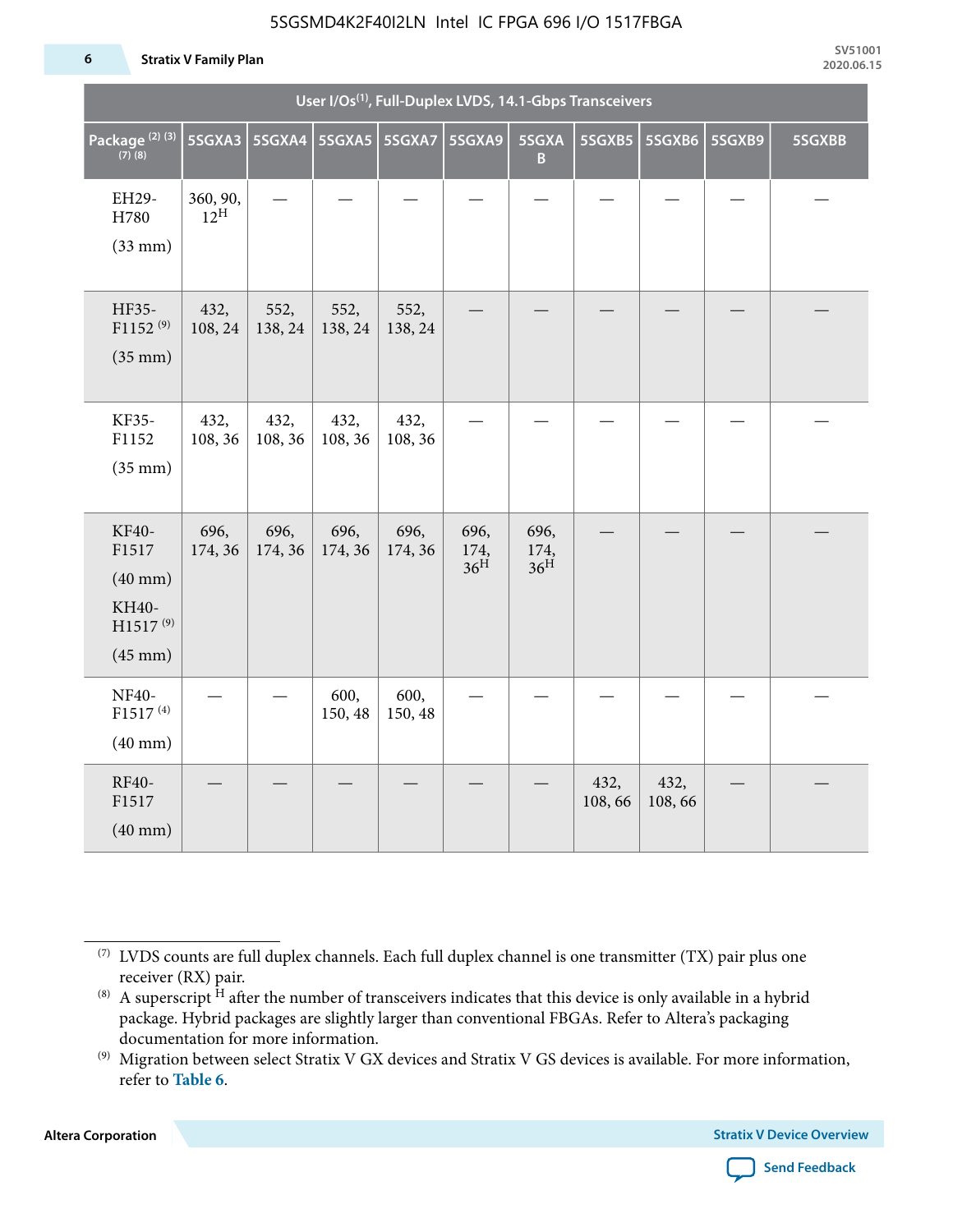| User I/Os <sup>(1)</sup> , Full-Duplex LVDS, 14.1-Gbps Transceivers |  |  |                 |                                   |                 |                 |                |                          |                                 |                           |
|---------------------------------------------------------------------|--|--|-----------------|-----------------------------------|-----------------|-----------------|----------------|--------------------------|---------------------------------|---------------------------|
| Package <sup>(2)(3)</sup><br>$(7)$ $(8)$                            |  |  |                 | 5SGXA3   5SGXA4   5SGXA5   5SGXA7 | <b>5SGXA9</b>   | 5SGXA<br>B      |                | 5SGXB5   5SGXB6   5SGXB9 |                                 | 5SGXBB                    |
| RF43-<br>F1760                                                      |  |  |                 |                                   |                 |                 | 600,<br>150,66 | 600,<br>150,66           |                                 |                           |
| (42.5)<br>mm)                                                       |  |  |                 |                                   |                 |                 |                |                          |                                 |                           |
| RH43-<br>H1760<br>$(45 \text{ mm})$                                 |  |  |                 |                                   |                 |                 |                |                          | 600,<br>150,<br>66 <sup>H</sup> | 600, 150, 66 <sup>H</sup> |
| NF45-<br>F1932 <sup>(9)</sup><br>$(45 \text{ mm})$                  |  |  | 840,<br>210, 48 | 840,<br>210, 48                   | 840,<br>210, 48 | 840,<br>210, 48 |                |                          |                                 |                           |

### **Table 4: Stratix V GS Device Features**

| <b>Features</b>                           | 5SGSD3       | 5SGSD4        | 5SGSD5       | 5SGSD6     | 5SGSD8         |
|-------------------------------------------|--------------|---------------|--------------|------------|----------------|
| Logic Elements (K)                        | 236          | 360           | 457          | 583        | 695            |
| <b>ALMs</b>                               | 89,000       | 135,840       | 172,600      | 220,000    | 262,400        |
| Registers (K)                             | 356          | 543           | 690          | 880        | 1,050          |
| $14.1$ -Gbps<br>transceivers              | 12 or 24     | 12, 24, or 36 | 24 or 36     | 36 or 48   | 36 or 48       |
| PCIe hard IP<br>blocks                    | $\mathbf{1}$ | $\mathbf{1}$  | $\mathbf{1}$ | 1, 2, or 4 | $1, 2,$ or $4$ |
| Fractional PLLs                           | 20           | $20^{(5)}$    | 24           | 28         | 28             |
| M20K Memory<br><b>Blocks</b>              | 688          | 957           | 2,014        | 2,320      | 2,567          |
| M20K Memory<br>(MBits)                    | 13           | 19            | 39           | 45         | 50             |
| Variable Precision<br>Multipliers (18x18) | 1,200        | 2,088         | 3,180        | 3,550      | 3,926          |
| Variable Precision<br>Multipliers (27x27) | 600          | 1,044         | 1,590        | 1,775      | 1,963          |

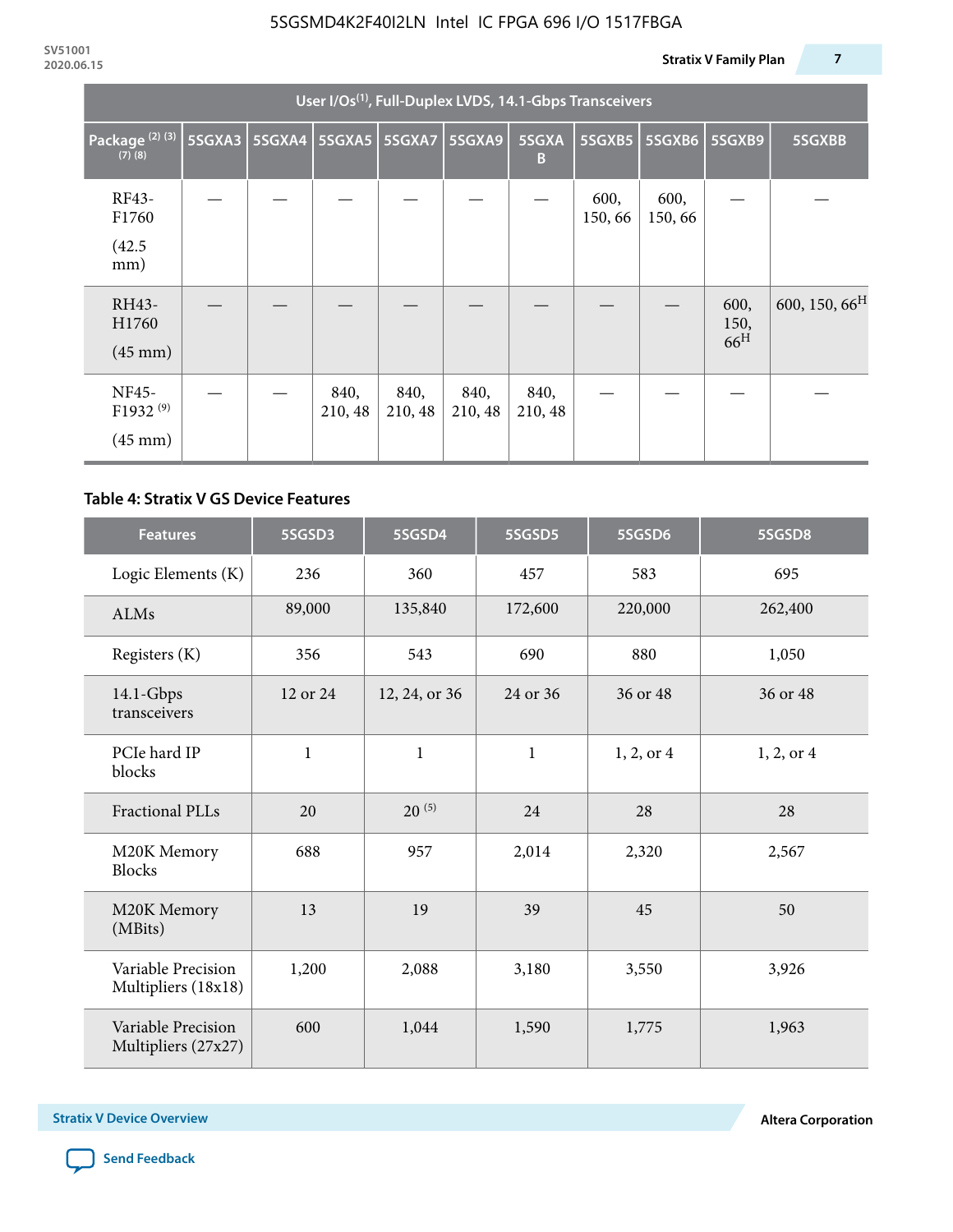**8 Stratix V Family Plan**

| <b>Features</b>                                                     | 5SGSD3                   | 5SGSD4          | 5SGSD5         | 5SGSD6       | 5SGSD8       |  |  |  |  |  |  |
|---------------------------------------------------------------------|--------------------------|-----------------|----------------|--------------|--------------|--|--|--|--|--|--|
| DDR3 SDRAM x72<br><b>DIMM</b> Interfaces                            | $\overline{2}$           | $\overline{4}$  | $\overline{4}$ | 6            | 6            |  |  |  |  |  |  |
| User I/Os <sup>(1)</sup> , Full-Duplex LVDS, 14.1-Gbps Transceivers |                          |                 |                |              |              |  |  |  |  |  |  |
| Package (2) (3) (7) (8)                                             | 5SGSD3                   | 5SGSD4          | 5SGSD5         | 5SGSD6       | 5SGSD8       |  |  |  |  |  |  |
| EH29-H780<br>$(33$ mm $)$                                           | $360, 90, 12^{\text{H}}$ | 360, 90, $12^H$ |                |              |              |  |  |  |  |  |  |
| HF35-F1152 <sup>(9)</sup><br>$(35 \text{ mm})$                      | 432, 108, 24             | 432, 108, 24    | 552, 138, 24   |              |              |  |  |  |  |  |  |
| KF40-F1517 <sup>(9)</sup><br>$(40 \text{ mm})$                      |                          | 696, 174, 36    | 696, 174, 36   | 696, 174, 36 | 696, 174, 36 |  |  |  |  |  |  |
| NF45-F1932 <sup>(9)</sup><br>$(45 \text{ mm})$                      |                          |                 |                | 840, 210, 48 | 840, 210, 48 |  |  |  |  |  |  |

### **Table 5: Stratix V E Device Features**

| <b>Features</b>                        | 5SEE9   | 5SEEB   |
|----------------------------------------|---------|---------|
| Logic Elements (K)                     | 840     | 952     |
| ALMs                                   | 317,000 | 359,200 |
| Registers (K)                          | 1,268   | 1,437   |
| <b>Fractional PLLs</b>                 | 28      | 28      |
| M20K Memory Blocks                     | 2,640   | 2,640   |
| M20K Memory (MBits)                    | 52      | 52      |
| Variable Precision Multipliers (18x18) | 704     | 704     |
| Variable Precision Multipliers (27x27) | 352     | 352     |
| DDR3 SDRAM x72 DIMM Interfaces         | 6       | 6       |

**Altera Corporation** 

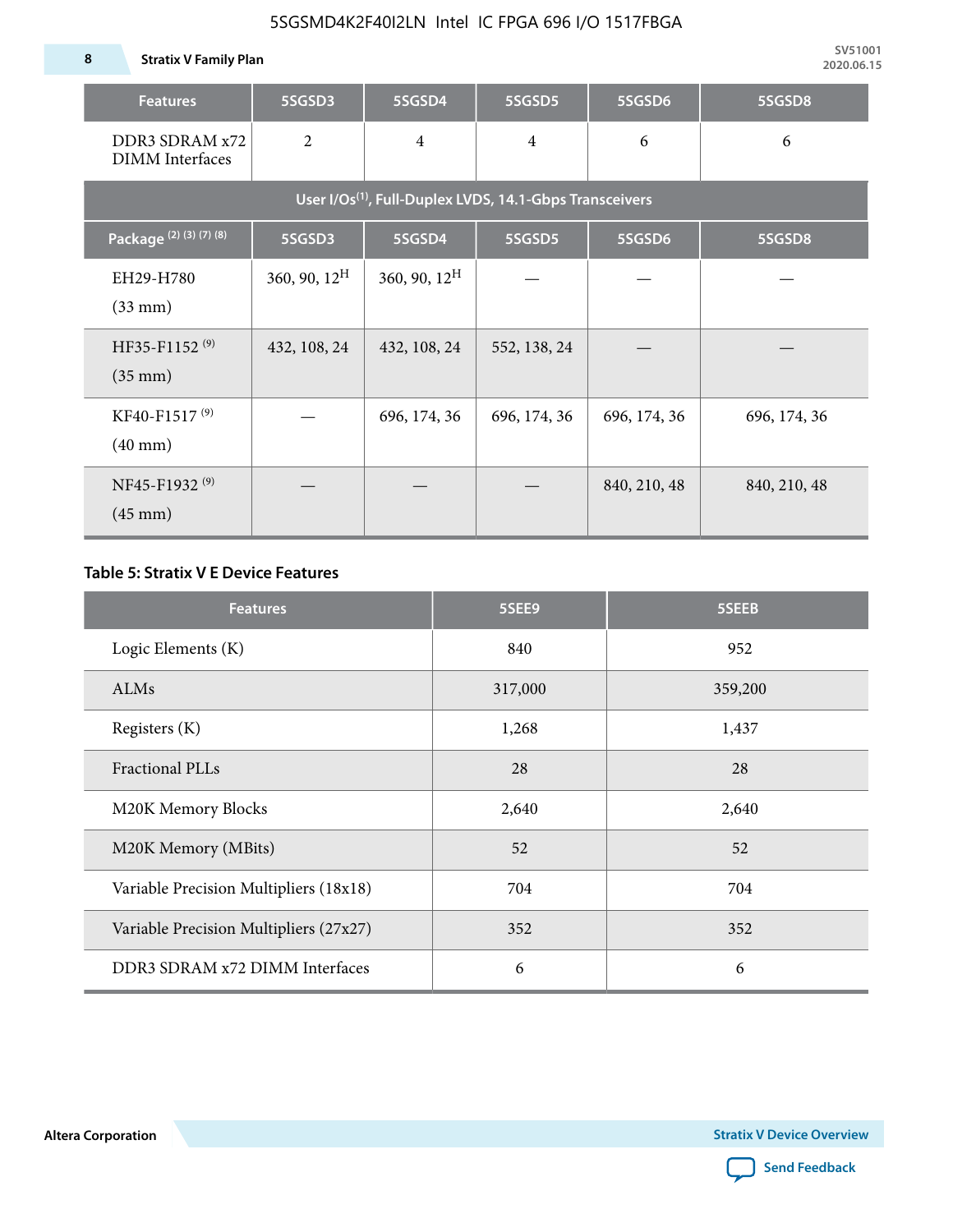| <b>JVJIUUI</b><br>2020.06.15 |                                 |                                             | 9<br><b>Stratix V Family Plan</b> |  |  |  |  |  |  |  |  |  |
|------------------------------|---------------------------------|---------------------------------------------|-----------------------------------|--|--|--|--|--|--|--|--|--|
|                              |                                 | User I/Os <sup>(1)</sup> , Full-Duplex LVDS |                                   |  |  |  |  |  |  |  |  |  |
|                              | Package <sup>(2)(3)(7)(8)</sup> | 5SEE9                                       | 5SEEB                             |  |  |  |  |  |  |  |  |  |
|                              | H40-H1517<br>$(45 \text{ mm})$  | 696, $174^{\text{H}}$                       | 696, $174^{\text{H}}$             |  |  |  |  |  |  |  |  |  |
|                              | F45-F1932<br>$(45 \text{ mm})$  | 840, 210                                    | 840, 210                          |  |  |  |  |  |  |  |  |  |

### **Table 6: Device Migration List Across All Stratix V Device Variants**

|                             |               | Package                            |                |                                           |                                                           |                |               |                |                                    |               |                |
|-----------------------------|---------------|------------------------------------|----------------|-------------------------------------------|-----------------------------------------------------------|----------------|---------------|----------------|------------------------------------|---------------|----------------|
|                             | EH29-<br>H780 | HF35-<br>F1152 <sup>(</sup><br>10) | KF35-<br>F1152 | KF40-<br>F1517/<br>KH40-<br>H1517<br>(11) | NF40/<br><b>KF40-</b><br>F1517 <sup>(1</sup><br>$2)$ (13) | RF40-<br>F1517 | H40-<br>H1517 | RF43-<br>F1760 | NF45-<br>F1932 <sup>(</sup><br>11) | F45-<br>F1932 | RH43-<br>H1760 |
| <b>Stratix V GX devices</b> |               |                                    |                |                                           |                                                           |                |               |                |                                    |               |                |
| A3                          | Yes           | Yes                                | Yes            | Yes                                       |                                                           |                |               |                |                                    |               |                |
| A4                          |               | Yes                                | Yes            | Yes                                       |                                                           |                |               |                |                                    |               |                |
| A <sub>5</sub>              |               | Yes                                | Yes            | Yes                                       | Yes                                                       |                |               |                | Yes                                |               |                |
| A7                          |               | Yes                                | Yes            | Yes                                       | Yes                                                       |                |               |                | Yes                                |               |                |
| A <sub>9</sub>              |               |                                    |                | Yes                                       |                                                           |                |               |                | Yes                                |               |                |
| AB                          |               |                                    |                | Yes                                       |                                                           |                |               |                | Yes                                |               |                |
| B <sub>5</sub>              |               |                                    |                |                                           |                                                           | Yes            |               | Yes            |                                    |               |                |
| B <sub>6</sub>              |               |                                    |                |                                           |                                                           | Yes            |               | Yes            |                                    |               |                |
| <b>B9</b>                   |               |                                    |                |                                           |                                                           |                |               |                |                                    |               | Yes            |
| <b>BB</b>                   |               |                                    |                |                                           |                                                           |                |               |                |                                    |               | Yes            |

 $(10)$  All devices in this column are in the HF35 package and have twenty-four 14.1-Gbps transceivers.



<sup>(11)</sup> Different devices within this column have small differences in the overall package height. When multiple Stratix V devices with different package heights are placed on a single board, a single-piece heatsink may not cover the devices evenly. Refer to *AN 670: Thermal Solutions to Address Height Variation in Stratix V Packages*.

<sup>(12)</sup> The 5SGTC5/7 devices in the KF40 package have four 28.05-Gbps transceivers and thirty-two 12.5-Gbps transceivers. Other devices in this column are in the NF40 package and have forty-eight 14.1-Gbps transceivers.

<sup>(13)</sup> For more information, refer to *AN 644: Migration Between Stratix V GX and Stratix V GT Devices*.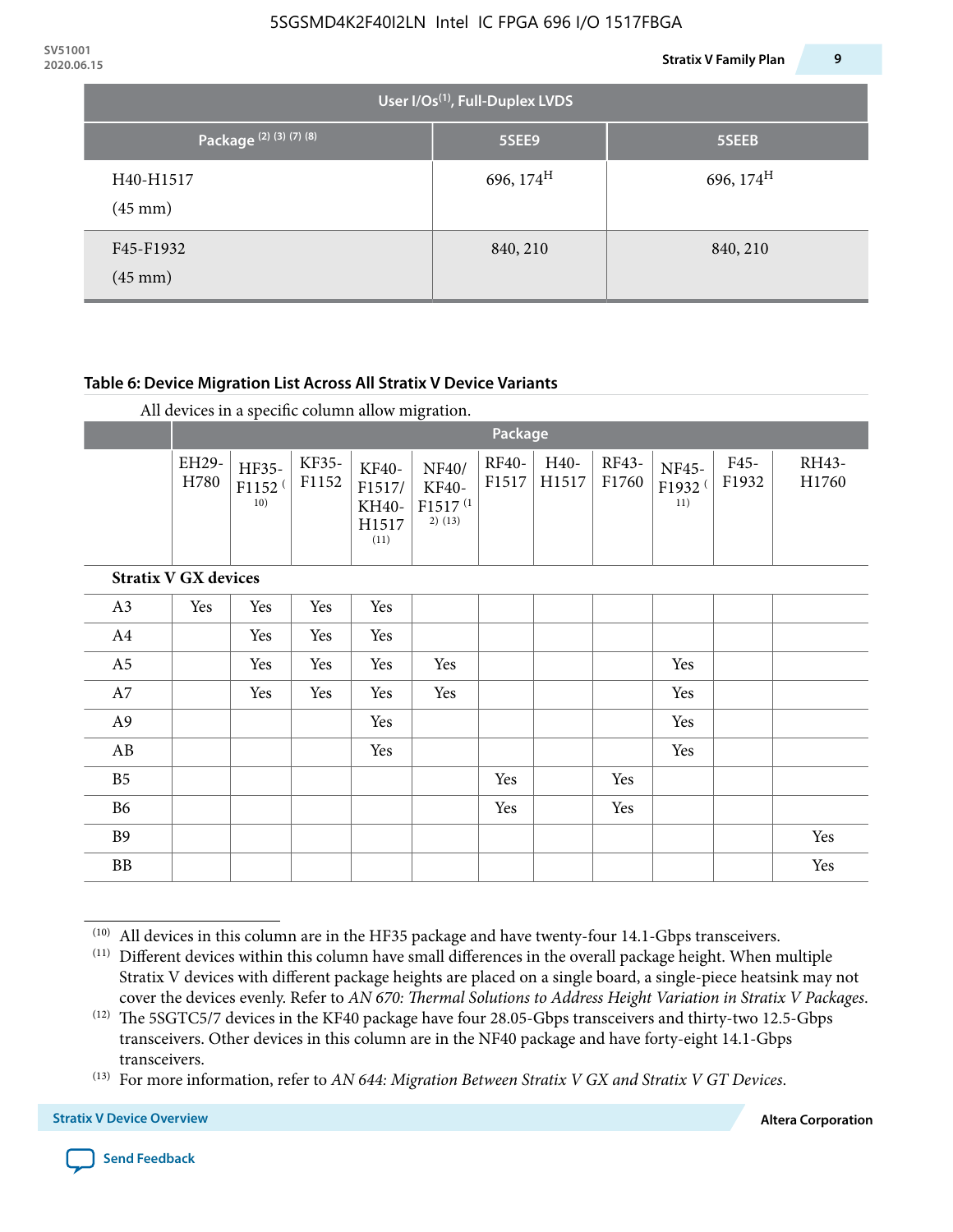#### **10 Low-Power Serial Transceivers**

**Package**

| C <sub>5</sub>              |     |     |  |     | Yes |  |     |     |     |  |
|-----------------------------|-----|-----|--|-----|-----|--|-----|-----|-----|--|
| C7                          |     |     |  |     | Yes |  |     |     |     |  |
| <b>Stratix V GS devices</b> |     |     |  |     |     |  |     |     |     |  |
| D <sub>3</sub>              | Yes | Yes |  |     |     |  |     |     |     |  |
| D <sub>4</sub>              | Yes | Yes |  | Yes |     |  |     |     |     |  |
| D <sub>5</sub>              |     | Yes |  | Yes |     |  |     |     |     |  |
| D <sub>6</sub>              |     |     |  | Yes |     |  |     | Yes |     |  |
| D <sub>8</sub>              |     |     |  | Yes |     |  |     | Yes |     |  |
| <b>Stratix V E devices</b>  |     |     |  |     |     |  |     |     |     |  |
| E9                          |     |     |  |     |     |  | Yes |     | Yes |  |
| EB                          |     |     |  |     |     |  | Yes |     | Yes |  |

**Note:** To verify the pin migration compatibility, use the Pin Migration View window in the Quartus II software Pin Planner.

#### **Related Information**

• **[Altera Product Selector](http://www.altera.com/products/selector/psg-selector.html#)**

Provides the latest information about Altera products.

- **[For more information about verifying the pin migration compatibility, refer to the I/O](http://www.altera.com/literature/hb/qts/qts_qii52013.pdf) [Management chapter in volume 2 of the Quartus II Handbook.](http://www.altera.com/literature/hb/qts/qts_qii52013.pdf)**
- **[For full package details, refer to the Package information datasheet for Altera devices.](http://www.altera.com/support/devices/packaging/specifications/pkg-pin/spe-index.jsp)**
- **[AN 644: Migration Between Stratix V GX and Stratix V GT Devices](http://www.altera.com/literature/an/an644.pdf)**
- **[AN 670: Thermal Solutions to Address Height Variation in Stratix V Packages](http://www.altera.com/literature/an/an670.pdf)**

### **Low-Power Serial Transceivers**

Stratix V FPGAs deliver the industry's most flexible transceivers with the highest bandwidth from 600 Mbps to 28.05 Gbps, low bit error ratio (BER), and low power. Stratix V transceivers have many enhancements to improve flexibility and robustness. These enhancements include robust analog receiver clock and data recovery (CDR), advanced pre-emphasis, and equalization. In addition, each channel provides full featured embedded PCS hard IP to simplify the design, lower the power, and save valuable core resources.

Stratix V transceivers are compliant with a wide range of standard protocols and data rates and are equipped with a variety of signal conditioning features to support backplane, optical module, and chip-tochip applications.

Stratix V transceivers are located on the left and right sides of the device, as shown in the figure below. The transceivers are isolated from the rest of the chip to prevent core and I/O noise from coupling into the transceivers, thereby ensuring optimal signal integrity. The transceiver channels consist of the physical medium attachment (PMA), PCS, and high-speed clock networks. You can also configure unused transceiver PMA channels as additional transmitter PLLs.

**Altera Corporation Stratix V Device Overview**

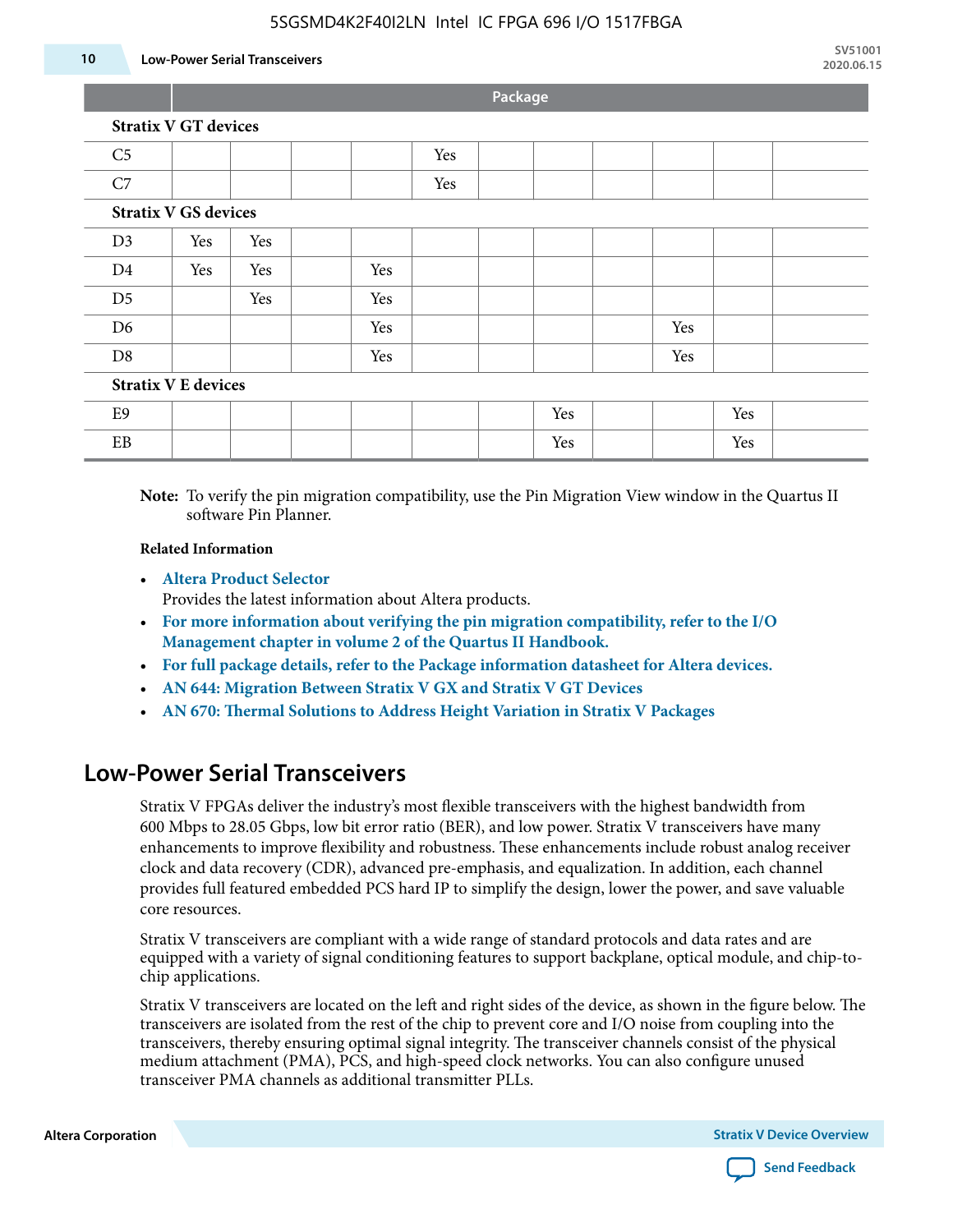#### **Figure 1: Stratix V GT, GX, and GS Device Chip View**

This figure represents one variant of a Stratix V device with transceivers. Other variants may have a different floorplan than the one shown here.



(1) You can use the unused transceiver channels as additional transceiver transmitter PLLs.

The following table lists the PMA features for the Stratix V transceivers.

#### **Table 7: Transceiver PMA Features**

| <b>Feature</b>        | <b>Capability</b>                                                                              |
|-----------------------|------------------------------------------------------------------------------------------------|
| Chip-to-chip support  | 28.05 Gbps and 12.5 Gbps (Stratix V GT devices) and<br>14.1 Gbps (Stratix V GX and GS devices) |
| Backplane support     | 12.5 Gbps (Stratix V GX, GS, and GT devices)                                                   |
| Cable driving support | PCIe cable and eSATA applications                                                              |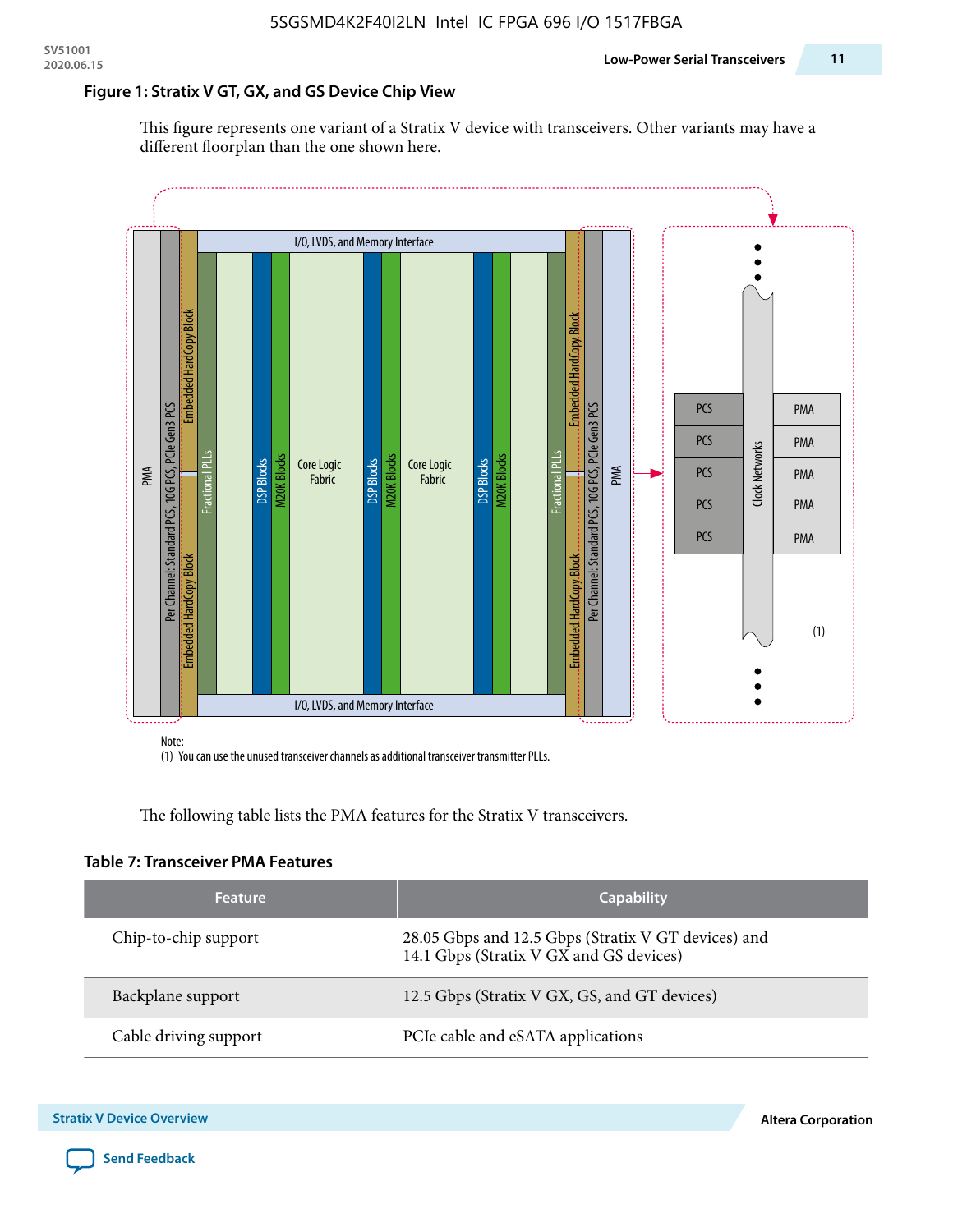**12 Low-Power Serial Transceivers**

| <b>Feature</b>                                      | <b>Capability</b>                                                                                                                                                         |
|-----------------------------------------------------|---------------------------------------------------------------------------------------------------------------------------------------------------------------------------|
| Optical module support with EDC                     | 10G Form-factor Pluggable (XFP), Small Form-factor Pluggable<br>(SFP+), Quad Small Form-factor Pluggable (QSFP), CXP, 100G<br>Pluggable (CFP), 100G Form-factor Pluggable |
| Continuous Time Linear Equalization<br>(CTLE)       | Receiver 4-stage linear equalization to support high-attenuation<br>channels                                                                                              |
| Decision Feedback Equalization (DFE)                | Receiver 5-tap digital equalizer to minimize losses and crosstalk                                                                                                         |
| Adaptive equalization (AEQ)                         | Adaptive engine to automatically adjust equalization to<br>compensate for changes over time                                                                               |
| PLL-based clock recovery                            | Superior jitter tolerance versus phase interpolation techniques                                                                                                           |
| Programmable deserialization and word<br>alignment  | Flexible deserialization width and configurable word alignment<br>patterns                                                                                                |
| Transmitter equalization (pre-emphasis)             | Transmitter driver 4-tap pre-emphasis and de-emphasis for<br>protocol compliance under lossy conditions                                                                   |
| Ring and LC oscillator transmitter PLLs             | Choice of transmitter PLLs per channel, optimized for specific<br>protocols and applications                                                                              |
| On-chip instrumentation (EyeQ data-<br>eye monitor) | Allows non-intrusive on-chip monitoring of both width and<br>height of the data eye                                                                                       |
| Dynamic reconfiguration                             | Allows reconfiguration of single channels without affecting<br>operation of other channels                                                                                |
| Protocol support                                    | Compliance with over 50 industry standard protocols in the<br>range of 600 Mbps to 28.05 Gbps                                                                             |

The Stratix V core logic connects to the PCS through an 8-, 10-, 16-, 20-, 32-, 40-, 64-, or 66-bit interface, depending on the transceiver data rate and protocol. Stratix V devices contain PCS hard IP to support PCIe Gen3, Gen2, Gen1, Interlaken, 10GE, XAUI, GbE, SRIO, CPRI, and GPON protocols. All other standard and proprietary protocols are supported through the transceiver PCS hard IP. The following table lists the transceiver PCS features.

#### **Table 8: Transceiver PCS Features**

| <b>Protocol</b> | Data Rates (Gbps)     | <b>Transmitter Data Path</b>                                                                  | <b>Receiver Data Path</b>                                                                                  |
|-----------------|-----------------------|-----------------------------------------------------------------------------------------------|------------------------------------------------------------------------------------------------------------|
| Custom PHY      | $0.6 \text{ to } 8.5$ | Phase compensation FIFO, byte<br>serializer, 8B/10B encoder,<br>bit-slip, and channel bonding | Word aligner, de-skew FIFO,<br>rate match FIFO, 8B/10B<br>decoder, byte deserializer, and<br>byte ordering |

**Altera Corporation** 

![](_page_12_Picture_10.jpeg)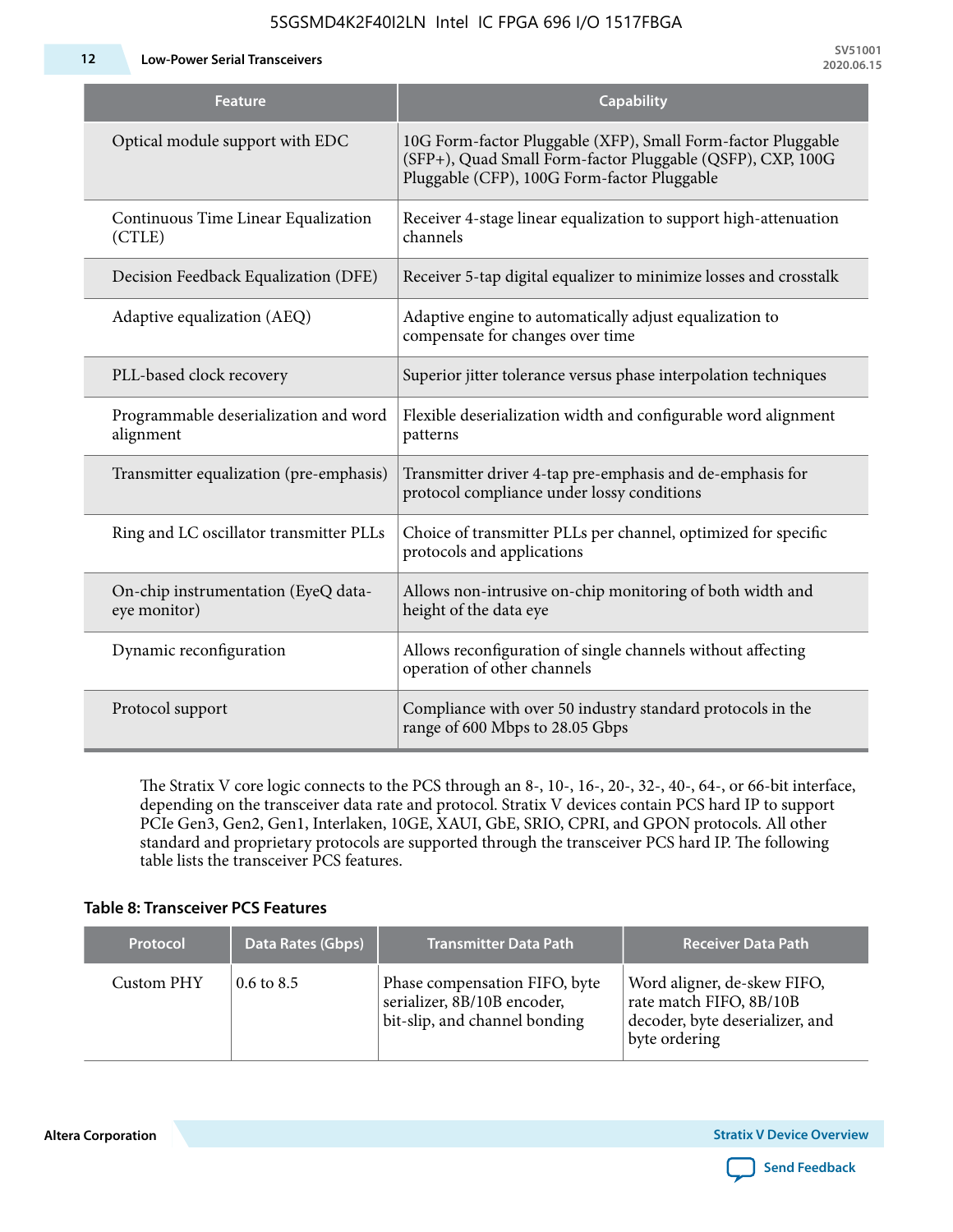**SV51001**

#### **2020.06.15 PCIe Gen3, Gen2, and Gen1 Hard IP (Embedded HardCopy Block) 13**

| Protocol                         | <b>Data Rates (Gbps)</b> | <b>Transmitter Data Path</b>                                                                           | <b>Receiver Data Path</b>                                                                                                               |  |  |
|----------------------------------|--------------------------|--------------------------------------------------------------------------------------------------------|-----------------------------------------------------------------------------------------------------------------------------------------|--|--|
| Custom 10G<br><b>PHY</b>         | 9.98 to 14.1             | TX FIFO, gear box, and bit-slip                                                                        | RX FIFO and gear box                                                                                                                    |  |  |
| x1, x4, x8 PCIe<br>Gen1 and Gen2 | 2.5 and 5.0              | Same as custom PHY plus PIPE<br>2.0 interface to core logic                                            | Same as custom PHY plus<br>PIPE 2.0 interface to core logic                                                                             |  |  |
| x1, x4, x8 PCIe<br>Gen3          | 8                        | Phase compensation FIFO,<br>encoder, scrambler, gear box, and<br>bit-slip                              | Block synchronization, rate<br>match FIFO, decoder,<br>de-scrambler, and phase<br>compensation FIFO                                     |  |  |
| 10G Ethernet                     | 10.3125                  | TX FIFO, 64/66 encoder,<br>scrambler, and gear box                                                     | RX FIFO, 64/66 decoder,<br>de-scrambler, block synchro-<br>nization, and gear box                                                       |  |  |
| Interlaken                       | 4.9 to 14.1              | TX FIFO, frame generator,<br>CRC-32 generator, scrambler,<br>disparity generator, and gear box         | RX FIFO, frame generator,<br>CRC-32 checker, frame<br>decoder, descrambler,<br>disparity checker, block<br>synchronization, and gearbox |  |  |
| OTN 40 and<br>100                | $(4+1)$ x 11.3           | TX FIFO, channel bonding, and<br>byte serializer                                                       | RX FIFO, lane deskew, and<br>byte de-serializer                                                                                         |  |  |
|                                  | $(10+1)$ x 11.3          |                                                                                                        |                                                                                                                                         |  |  |
| GbE                              | 1.25                     | Same as custom PHY plus GbE<br>state machine                                                           | Same as custom PHY plus<br>GbE state machine                                                                                            |  |  |
| <b>XAUI</b>                      | 3.125 to 4.25            | Same as custom PHY plus XAUI<br>state machine for bonding four<br>channels                             | Same as custom PHY plus<br>XAUI state machine for re-<br>aligning four channels                                                         |  |  |
| <b>SRIO</b>                      | 1.25 to 6.25             | Same as custom PHY plus SRIO<br>V2.1 compliant x2 and x4 channel SRIO V2.1 compliant x2 and<br>bonding | Same as custom PHY plus<br>x4 deskew state machine                                                                                      |  |  |
| <b>CPRI</b>                      | 0.6144 to 9.83           | Same as custom PHY plus TX<br>deterministic latency                                                    | Same as custom PHY plus RX<br>deterministic latency                                                                                     |  |  |
| <b>GPON</b>                      | 1.25, 2.5, and 10        | Same as custom PHY                                                                                     | Same as custom PHY                                                                                                                      |  |  |

# **PCIe Gen3, Gen2, and Gen1 Hard IP (Embedded HardCopy Block)**

Stratix V devices have PCIe hard IP designed for performance, ease-of-use, and increased functionality. The PCIe hard IP consists of the PCS, data link, and transaction layers. The PCIe hard IP supports Gen3, Gen2, and Gen1 end point and root port up to x8 lane configurations.

![](_page_13_Picture_9.jpeg)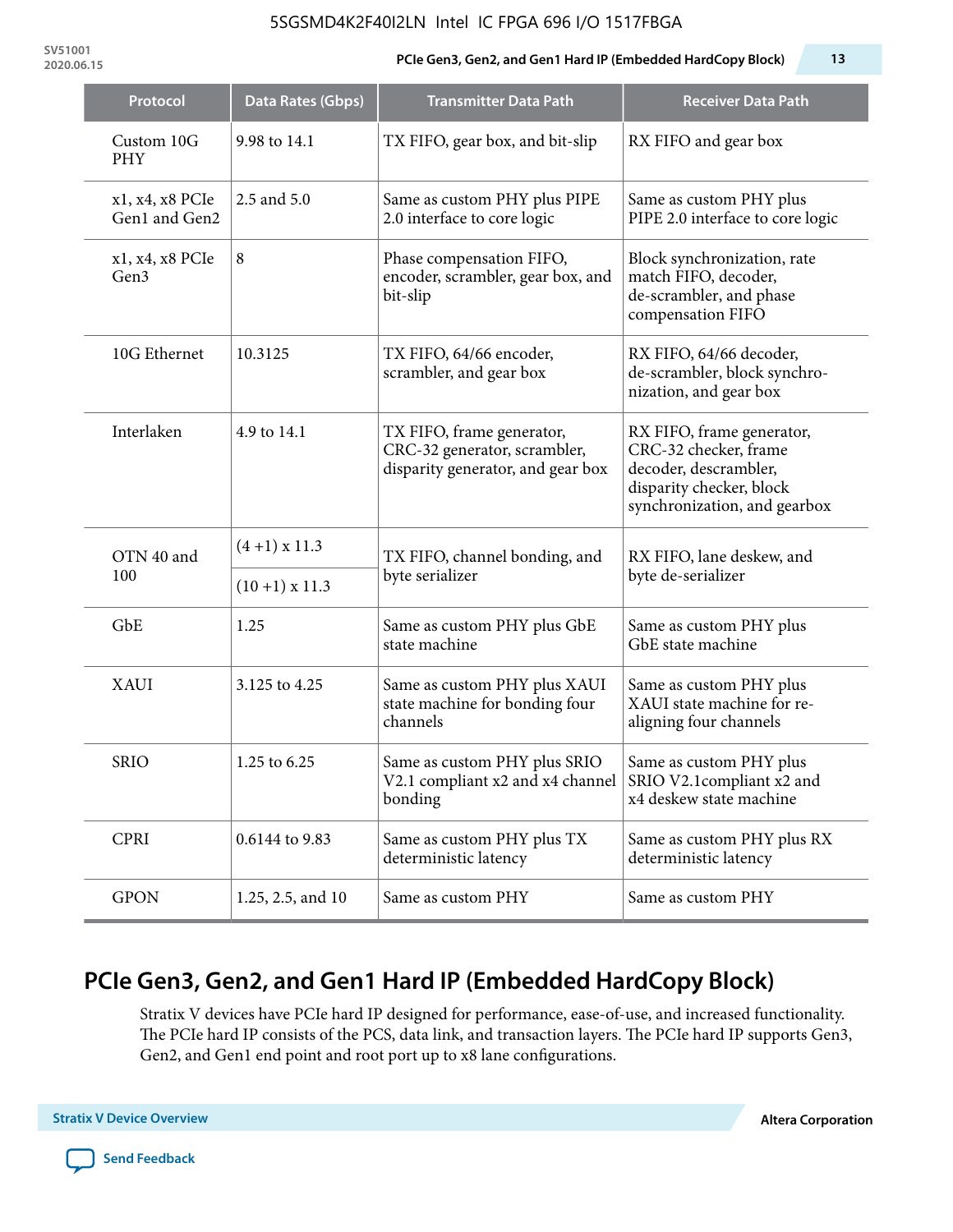#### **14 External Memory and GPIO**

The Stratix V PCIe hard IP operates independently from the core logic, which allows the PCIe link to wake up and complete link training in less than 100 ms while the Stratix V device completes loading the programming file for the rest of the FPGA. The PCIe hard IP also provides added functionality, which helps support emerging features such as Single Root I/O Virtualization (SR-IOV) or optional protocol extensions. In addition, the Stratix V device PCIe hard IP has improved end-to-end data path protection using ECC and enables device CvP.

In all Stratix V devices, the primary PCIe hard IP that supports CvP is always in the bottom left corner of the device (IOBANK\_B0L) when viewing the die from the top.

### **External Memory and GPIO**

Each Stratix V I/O block has a hard FIFO that improves the resynchronization margin as data is transferred from the external memory to the FPGA.

The hard FIFO also lowers PHY latency, resulting in higher random access performance. GPIOs include on-chip dynamic termination to reduce the number of external components and minimize reflections. On-package decoupling capacitors suppress noise on the power lines, which reduce noise coupling into the I/Os. Memory banks are isolated to prevent core noise from coupling to the output, thus reducing jitter and providing optimal signal integrity.

The external memory interface block uses advanced calibration algorithms to compensate for process, voltage and temperature (PVT) variations in the FPGA and external memory components. The advanced algorithms ensure maximum bandwidth and a robust timing margin across all conditions. Stratix V devices deliver a complete memory solution with the High Performance Memory Controller II (HPMC II) and UniPHY MegaCore® IP that simplifies a design for today's advanced memory modules. The following table lists external memory interface block performance.

| Interface         | Performance (MHz) |
|-------------------|-------------------|
| DDR3              | 933               |
| DDR <sub>2</sub>  | 400               |
| QDR II            | 350               |
| $QDR II+$         | 550               |
| <b>RLDRAM II</b>  | 533               |
| <b>RLDRAM III</b> | 800               |

#### **Table 9: External Memory Interface Performance**

The specifications listed in this table are performance targets. For a current achievable performance, use the *External Memory Interface Spec Estimator*.

#### **Related Information**

**[External Memory Interface Spec Estimator](http://www.altera.com/technology/memory/estimator/mem-emif-index.html)**

![](_page_14_Picture_16.jpeg)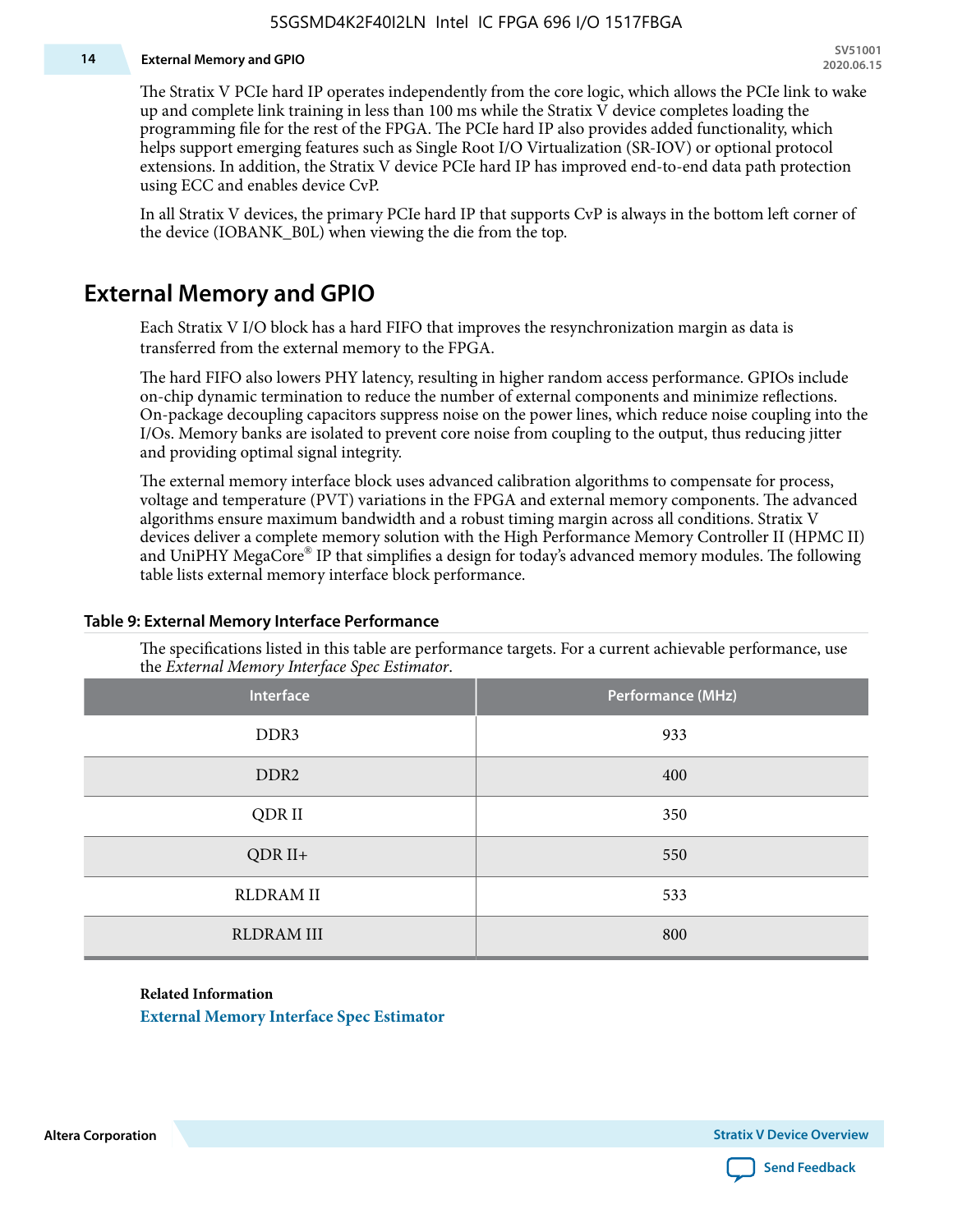# **Adaptive Logic Module**

Stratix V devices use an improved ALM to implement logic functions more efficiently. The Stratix V ALM has eight inputs with a fracturable look-up table (LUT), two dedicated embedded adders, and four dedicated registers.

The Stratix V ALM has the following enhancements:

- Packs 6% more logic when compared with the ALM found in Stratix IV devices.
- Implements select 7-input LUT-based functions, all 6-input logic functions, and two independent functions consisting of smaller LUT sizes (such as two independent 4-input LUTs) to optimize core usage.
- Adds more registers (four registers per 8-input fracturable LUT). More registers allow Stratix V devices to maximize core performance at a higher core logic usage and provides easier timing closure for register-rich and heavily pipelined designs.

The Quartus II software leverages the Stratix V ALM logic structure to deliver the highest performance, optimal logic usage, and lowest compile times. The Quartus II software simplifies design re-use because it automatically maps legacy Stratix designs into the new Stratix V ALM architecture.

# **Clocking**

The Stratix V device core clock network is designed to support 800-MHz fabric operations and 1,066-MHz and 1,600-Mbps external memory interfaces.

The clock network architecture is based on Altera's proven global, quadrant, and peripheral clock structure, which is supported by dedicated clock input pins and fractional clock synthesis PLLs. The Quartus II software identifies all unused sections of the clock network and powers them down, which reduces power consumption.

## **Fractional PLL**

Stratix V devices contain up to 32 fractional PLLs.

You can use the fractional PLLs to reduce both the number of oscillators required on the board and the clock pins used in the FPGA by synthesizing multiple clock frequencies from a single reference clock source. In addition, you can use the fractional PLLs for clock network delay compensation, zero delay buffering, and transmitter clocking for transceivers. Fractional PLLs can be individually configured for integer mode or fractional mode with third-order delta-sigma modulation.

## **Embedded Memory**

Stratix V devices contain two types of embedded memory blocks: MLAB (640-bit) and M20K (20-Kbit). MLAB blocks are ideal for wide and shallow memories. M20K blocks are useful for supporting larger memory configurations and include ECC.

Both types of memory blocks operate up to 600 MHz and can be configured to be a single- or dual-port RAM, FIFO, ROM, or shift register. These memory blocks are flexible and support a number of memory configurations, as shown in the following table.

![](_page_15_Picture_22.jpeg)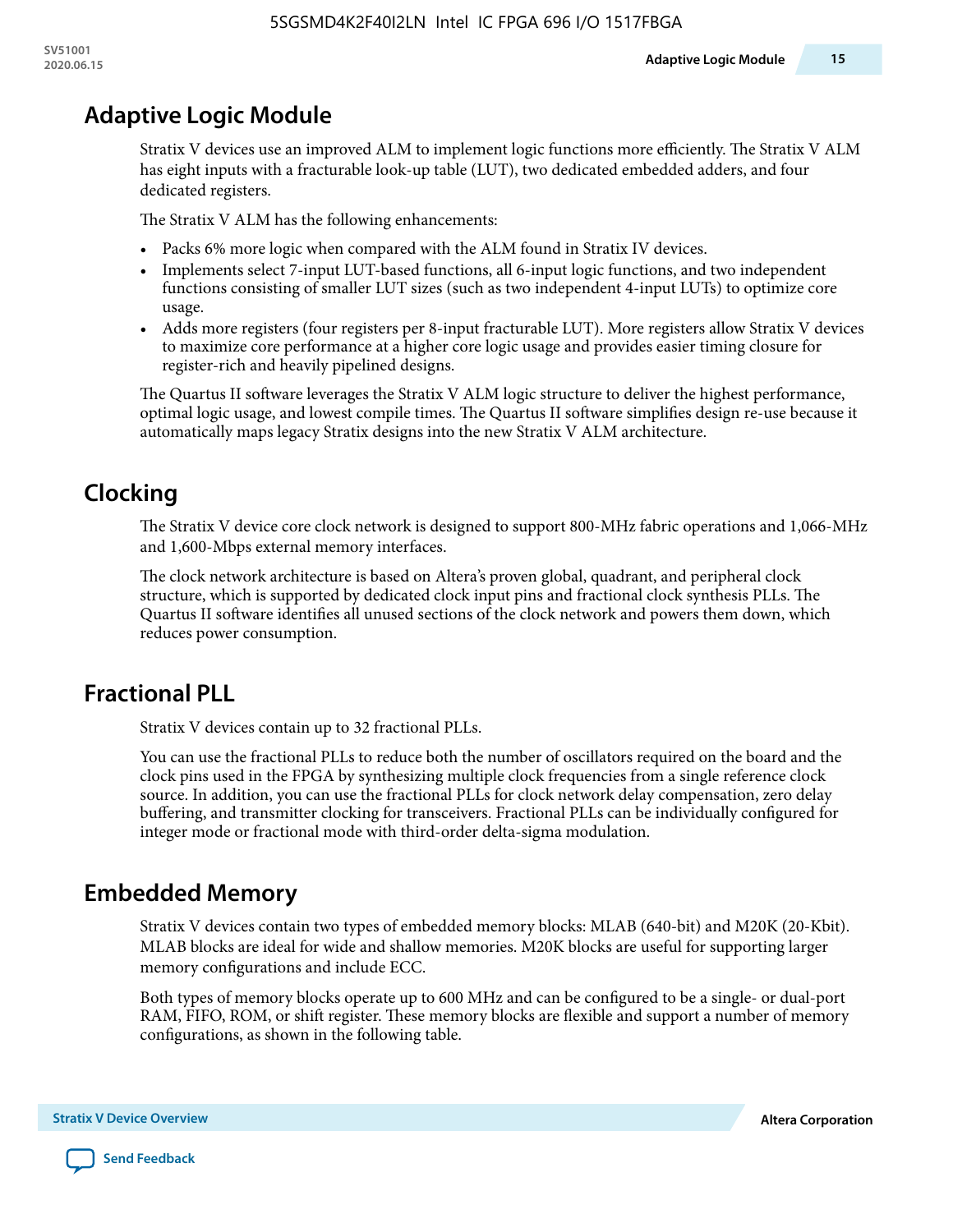#### **16 Variable Precision DSP Block**

**SV51001 2020.06.15**

#### **Table 10: Embedded Memory Block Configuration**

| MLAB (640 Bits) | M20K (20,480 Bits) |
|-----------------|--------------------|
|                 | 512x40             |
|                 | 1Kx20              |
| 32x20           | 2Kx10              |
| 64x10           | 4Kx5               |
|                 | 8Kx2               |
|                 | 16Kx1              |

The Quartus II software simplifies design re-use by automatically mapping memory blocks from legacy Stratix devices into the Stratix V memory architecture.

### **Variable Precision DSP Block**

Stratix V FPGAs feature the industry's first variable precision DSP block that you can configure to natively support signal processing with precision ranging from 9x9 to 36x36.

You can independently configure each DSP block at compile time as either a dual 18x18 multiply accumulate or a single 27x27 multiply accumulate. With a dedicated 64-bit cascade bus, you can cascade multiple variable precision DSP blocks to implement even higher precision DSP functions efficiently. The following table describes how variable precision is accommodated within a DSP block or by using multiple blocks.

| <b>Multiplier Size</b><br>(bits) | <b>DSP Block Resources</b>          | <b>Expected Usage</b>                                      |
|----------------------------------|-------------------------------------|------------------------------------------------------------|
| 9x9                              | 1/3 of variable precision DSP block | Low precision fixed point                                  |
| 18x18                            | 1/2 of variable precision DSP block | Medium precision fixed point                               |
| 27x27                            | 1 variable precision DSP block      | High precision fixed or single precision<br>floating point |
| 36x36                            | 2 variable precision DSP blocks     | Very high precision fixed point                            |

#### **Table 11: Variable Precision DSP Block Configurations**

Complex multiplication is common in DSP algorithms. One of the most popular applications of complex multipliers is the fast Fourier transform (FFT) algorithm, which increases precision requirements on only one side of the multiplier. The variable precision DSP block is designed to support the FFT algorithm with a proportional increase in DSP resources with precision growth. The following table lists complex multipli‐ cation with variable precision DSP blocks.

**Altera Corporation** 

![](_page_16_Picture_14.jpeg)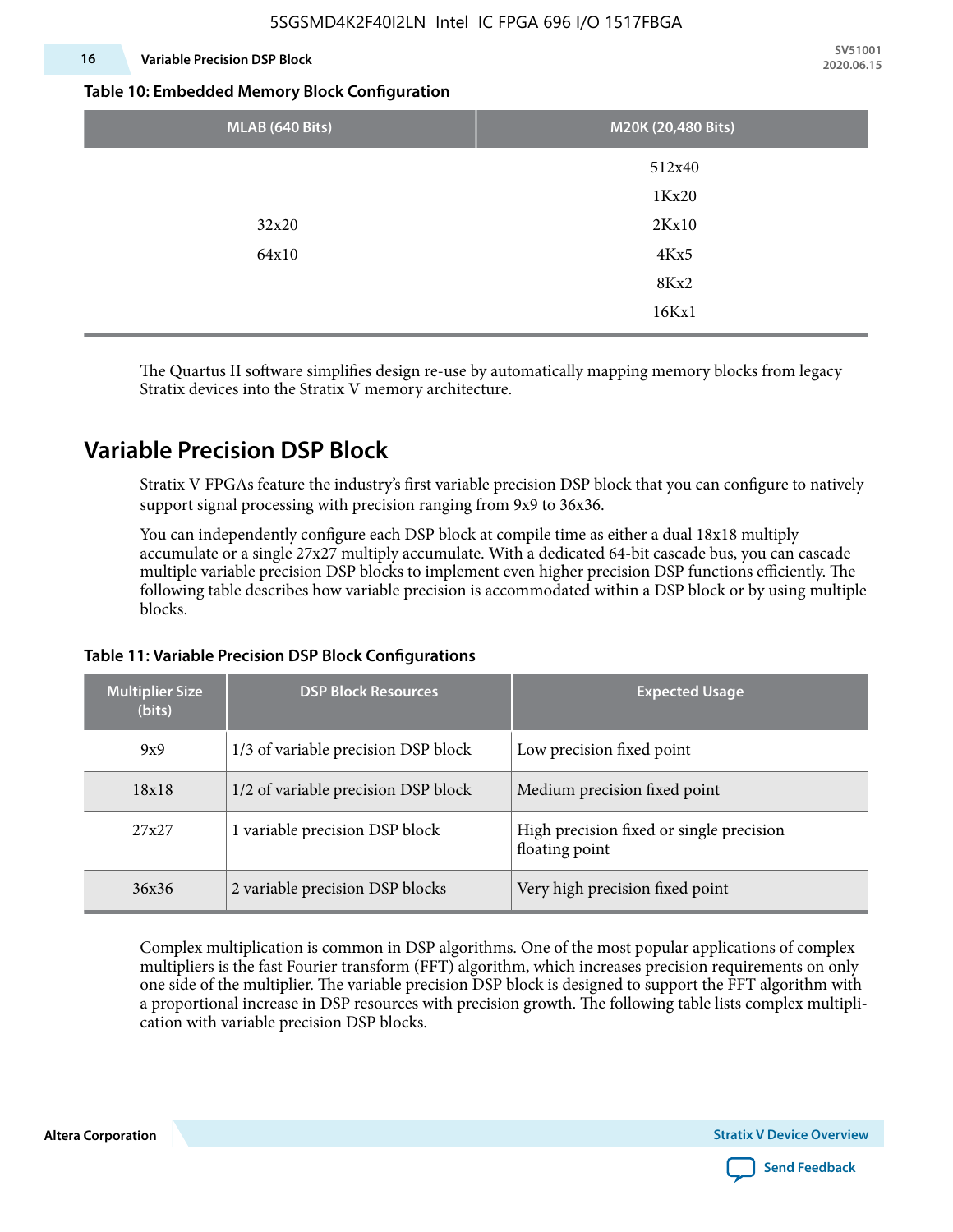| <b>Multiplier Size</b><br>(bits) | <b>DSP Block Resources</b>      | <b>Expected Usage</b>                     |
|----------------------------------|---------------------------------|-------------------------------------------|
| 18x18                            | 2 variable precision DSP blocks | Resource optimized FFTs                   |
| 18x25                            | 3 variable precision DSP blocks | Accommodate bit growth through FFT stages |
| 18x36                            | 4 variable precision DSP blocks | Highest precision FFT stages              |
| 27x27                            | 4 variable precision DSP blocks | Single precision floating point           |

#### **Table 12: Complex Multiplication with Variable Precision DSP Blocks**

For FFT applications with high dynamic range requirements, only the Altera $^\circ$  FFT MegaCore offers an option of single precision floating point implementation, with the resource usage and performance similar to high-precision fixed point implementations.

Other new features include:

- 64-bit accumulator, the largest in the industry
- Hard pre-adder, available in both 18- and 27-bit modes
- Cascaded output adders for efficient systolic FIR filters
- Internal coefficient register banks
- Enhanced independent multiplier operation
- Efficient support for single- and double-precision floating point arithmetic
- Ability to infer all the DSP block modes through HDL code using the Altera Complete Design Suite

The variable precision DSP block is ideal for higher bit precision in high-performance DSP applications. At the same time, the variable precision DSP block can efficiently support the many existing 18-bit DSP applications, such as high definition video processing and remote radio heads. Stratix V FPGAs, with the variable precision DSP block architecture, are the only FPGA family that can efficiently support many different precision levels, up to and including floating point implementations. This flexibility results in increased system performance, reduced power consumption, and reduced architecture constraints for system algorithm designers.

### **Power Management**

Stratix V devices leverage FPGA architectural features and process technology advancements to reduce total power consumption by up to 30% when compared with Stratix IV devices at the same performance level.

Stratix V devices continue to provide programmable power technology, introduced in earlier generations of Stratix FPGA families. The Quartus II software PowerPlay feature identifies critical timing paths in a design and biases core logic in that path for high performance. PowerPlay also identifies non-critical timing paths and biases core logic in that path for low power instead of high performance. PowerPlay automatically biases core logic to meet performance and optimize power consumption.

Additionally, Stratix V devices have a number of hard IP blocks that reduce logic resources and deliver substantial power savings when compared with soft implementations. The list includes PCIe Gen1/Gen2/ Gen3, Interlaken PCS, hard I/O FIFOs, and transceivers. Hard IP blocks consume up to 50% less power than equivalent soft implementations.

![](_page_17_Picture_21.jpeg)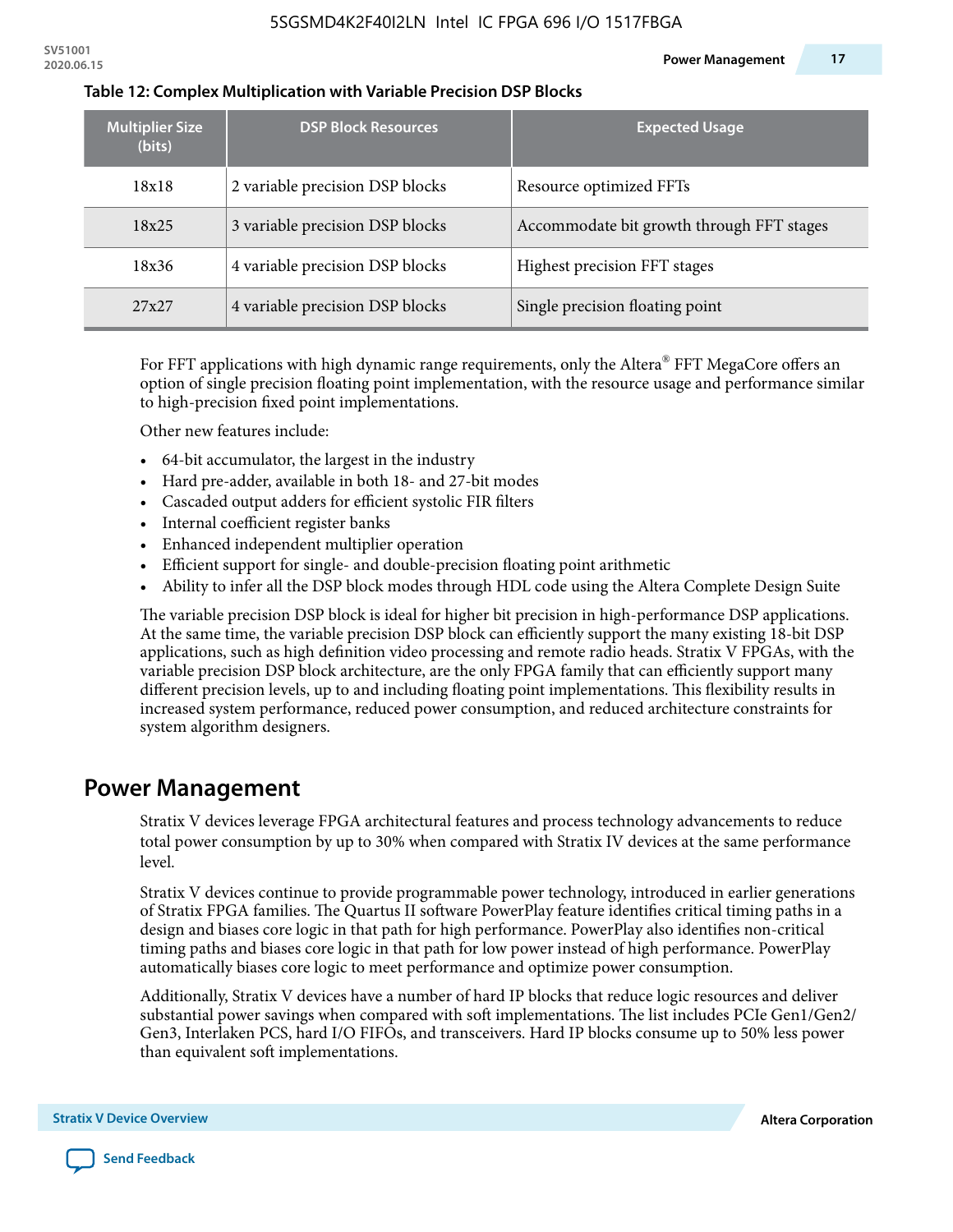#### **18 Incremental Compilation**

Stratix V transceivers are designed for power efficiency. The transceiver channels consume 50% less power than Stratix IV FPGAs. The transceiver PMA consumes approximately 90 mW at 6.5 Gbps and 170 mW at 12.5 Gbps.

### **Incremental Compilation**

The Quartus II software incremental compilation feature reduces compilation time by up to 70% and preserves performance to ease timing closure.

Incremental compilation supports top-down, bottom-up, and team-based design flows. Incremental compilation facilitates modular hierarchical and team-based design flows where a team of designers work in parallel on a design. Different designers or IP providers can develop and optimize different blocks of the design independently, which you can then import into the top-level project.

## **Enhanced Configuration and CvP**

Stratix V device configuration is enhanced for ease-of-use, speed, and cost.

Stratix V devices support a new 4-bit bus active serial mode (ASx4). ASx4 supports up to a 400Mbps data rate using small low-cost quad interface Flash devices. ASx4 mode is easy to use and offers an ideal balance between cost and speed. Finally, the fast passive parallel (FPP) interface is enhanced to support 8-, 16-, and 32-bit data widths to meet a wide range of performance and cost goals.

You can configure Stratix V FPGAs using CvP with PCIe. CvP with PCIe divides the configuration process into two parts: the PCIe hard IP and periphery and the core logic fabric. CvP uses a much smaller amount of external memory (flash or ROM) because CvP has to store only the configuration file for the PCIe hard IP and periphery. The 100-ms power-up to active time (for PCIe) is much easier to achieve when only the PCIe hard IP and periphery are loaded. After the PCIe hard IP and periphery are loaded and the root port is booted up, application software running on the root port can send the configuration file for the FPGA fabric across the PCIe link where the file is loaded into the FPGA. The FPGA is then fully configured and functional.

The following table lists the configuration modes available for Stratix V devices.

| <b>Mode</b>                           | <b>Fast or</b><br><b>Slow POR</b> | Compres-<br>sion | <b>Encryption</b> | Remote<br><b>Update</b> | Data Width | <b>Max Clock</b><br>Rate (MHz) | <b>Max Data Rate</b><br>(Mbps) |
|---------------------------------------|-----------------------------------|------------------|-------------------|-------------------------|------------|--------------------------------|--------------------------------|
| <b>Active Serial</b><br>(AS)          | Yes                               | Yes              | Yes               | Yes                     | 1, 4       | 100                            | 400                            |
| Passive Serial<br>(PS)                | Yes                               | Yes              | Yes               |                         | 1          | 125                            | 125                            |
| <b>Fast Passive</b><br>Parallel (FPP) | Yes                               | Yes              | Yes               | $Yes$ $(14)$            | 8, 16, 32  | $125^{(15)}$                   | 3,000                          |

#### **Table 13: Configuration Modes for Stratix V Devices**

**Altera Corporation Stratix V Device Overview**

![](_page_18_Picture_18.jpeg)

<sup>(14)</sup> Remote update support with the Parallel Flash Loader.

<sup>&</sup>lt;sup>(15)</sup> The maximum clock rate is 125 MHz for x8 and x16 FPP, but only 100 MHz for x32 FPP.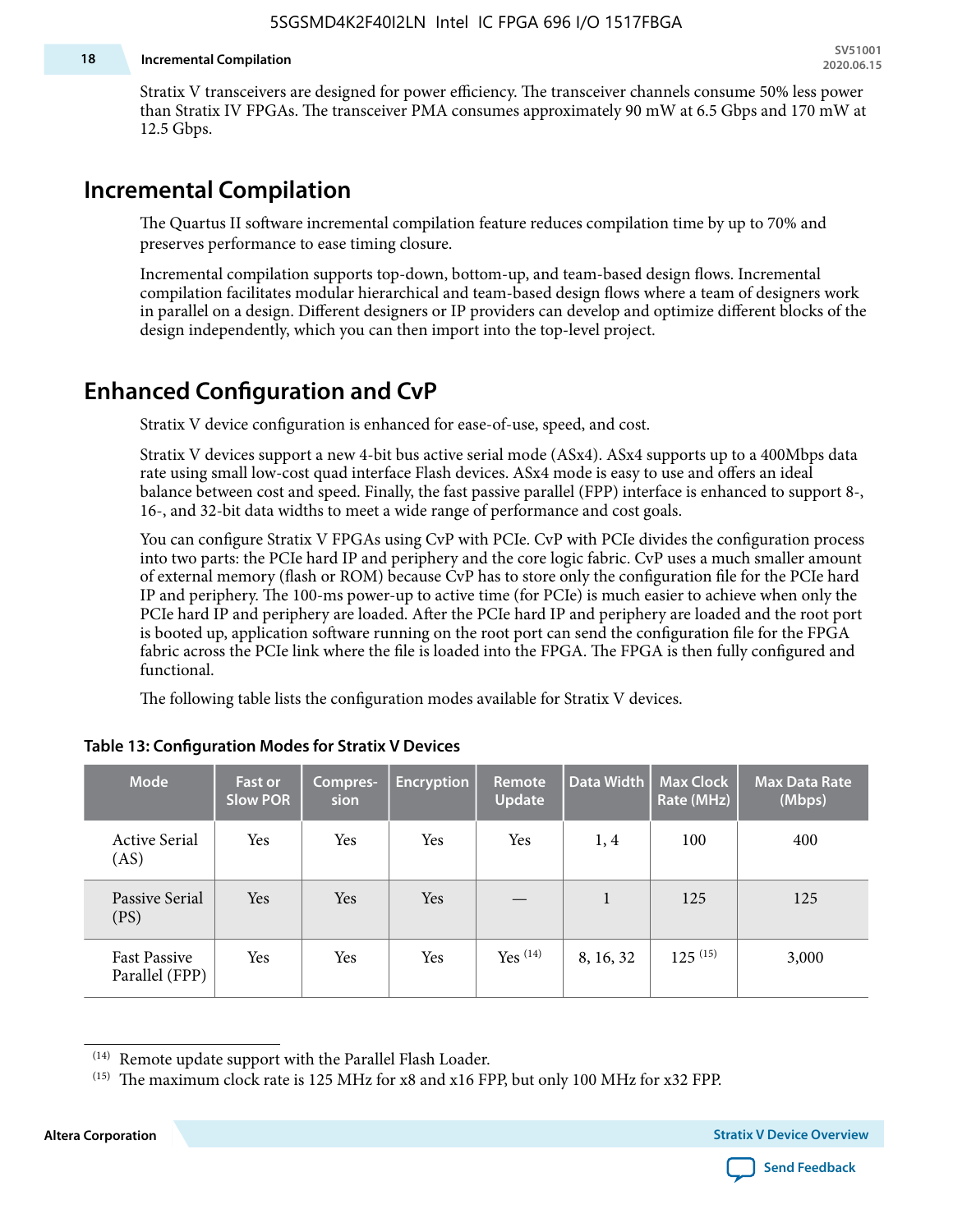| <b>Mode</b>                     | <b>Fast or</b><br><b>Slow POR</b> | Compres-<br>sion | <b>Encryption</b> | <b>Remote</b><br><b>Update</b> | Data Width | <b>Max Clock</b><br>Rate (MHz) | <b>Max Data Rate</b><br>(Mbps) |
|---------------------------------|-----------------------------------|------------------|-------------------|--------------------------------|------------|--------------------------------|--------------------------------|
| CvP                             |                                   |                  | Yes               | Yes                            | 1, 2, 4, 8 |                                | 3,000                          |
| Partial<br>Reconfigura-<br>tion |                                   |                  | Yes               | Yes                            | 16         | 125                            | 2,000                          |
| JTAG                            |                                   |                  |                   |                                |            | 33                             | 33                             |

### **Partial Reconfiguration**

Partial reconfiguration allows you to reconfigure part of the FPGA while other sections continue to operate.

This capability is required in systems where uptime is critical because partial reconfiguration allows you to make updates or adjust functionality without disrupting services. While lowering power and cost, partial reconfiguration also increases the effective logic density by removing the necessity to place FPGA functions that do not operate simultaneously. Instead, you can store these functions in external memory and load them as required. This capability reduces the size of the FPGA by allowing multiple applications on a single FPGA, saving board space and reducing power.

You no longer need to know all the details of the FPGA architecture to perform partial reconfiguration. Altera simplifies the process by extending the power of incremental compilation used in earlier versions of the Quartus II software.

Partial reconfiguration is supported in the following configurations:

- Partial reconfiguration through the FPP x16 I/O interface
- CvP
- Soft internal core, such as the Nios® II processor.

## **Automatic Single Event Upset Error Detection and Correction**

Stratix V devices offer single event upset (SEU) error detection and correction circuitry that is robust and easy to use.

The correction circuitry includes protection for configuration RAM (CRAM) programming bits and user memories. The CRAM is protected by a continuously running cyclical redundancy check (CRC) error detection circuit with integrated ECC that automatically corrects one or double-adjacent bit errors and detects higher order multi-bit errors. When more than two errors occur, correction is available through a core programming file reload that refreshes a design while the FPGA is operating.

The physical layout of the FPGA is optimized to make the majority of multi-bit upsets appear as independent single- or double-adjacent bit errors, which are automatically corrected by the integrated CRAM ECC circuitry. In addition to the CRAM protection in Stratix V devices, user memories include integrated ECC circuitry and are layout-optimized to enable error detection of 3-bit errors and correction for 2-bit errors.

![](_page_19_Picture_18.jpeg)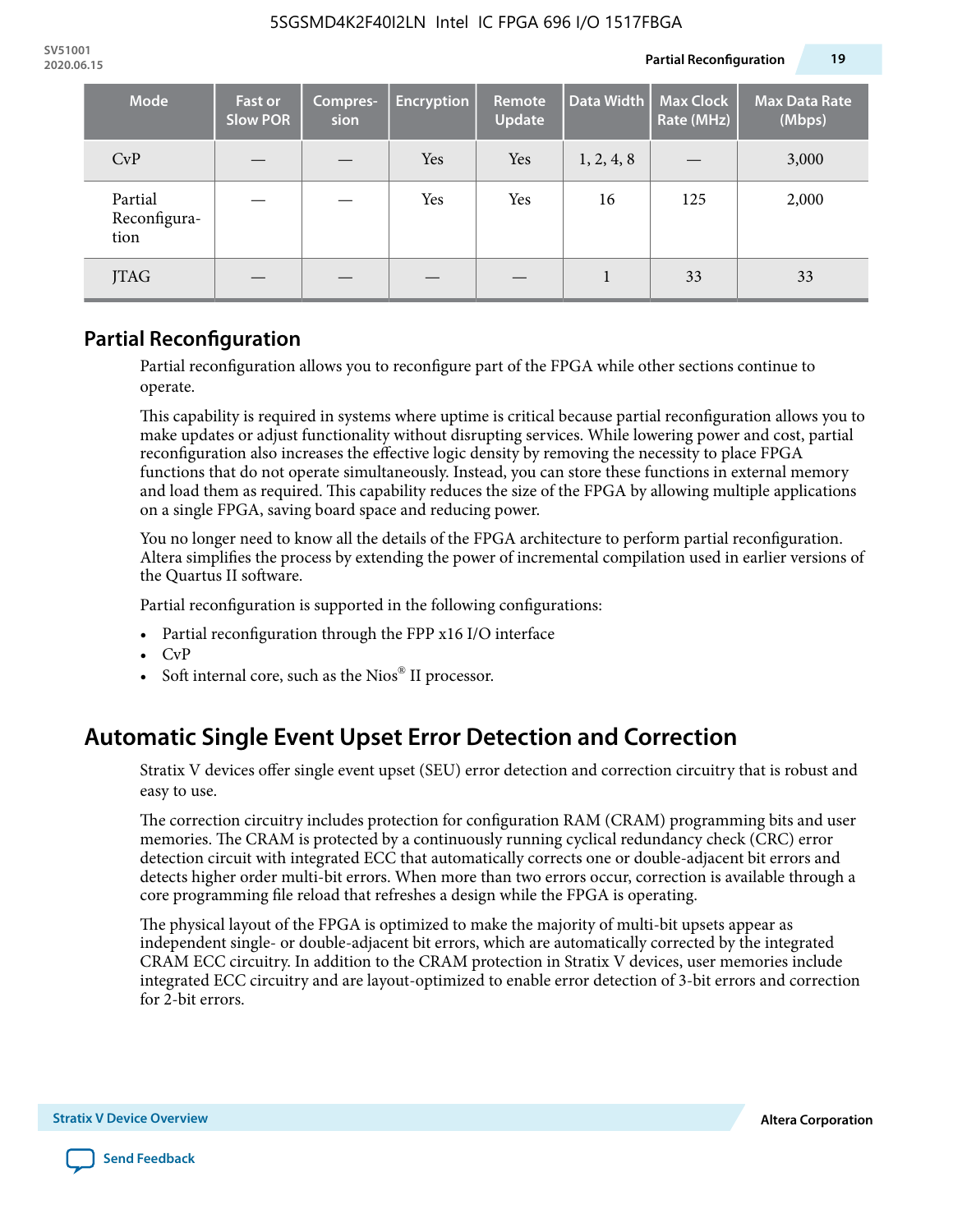### **HardCopy V Devices**

HardCopy V ASICs offer the lowest risk and lowest total cost in ASIC designs with embedded high-speed transceivers. You can prototype and debug with Stratix V FPGAs, then use HardCopy V ASICs for volume production. The proven turnkey process creates a functionally equivalent HardCopy V ASIC with or without embedded transceivers to meet all timing constraints in as little as 12 weeks.

The powerful combination of Stratix V FPGAs and HardCopy V ASICs can help you meet your design requirements. Whether you plan for ASIC production and require the lowest-risk, lowest-cost path from specification to production or require a cost reduction path for your FPGA-based systems, Altera provides the optimal solution for power, performance, and device bandwidth.

### **Ordering Information**

This section describes ordering information for Stratix V GT, GX, GS, and E devices.

The following figure shows the ordering codes for Stratix V devices.

**Altera Corporation** 

![](_page_20_Picture_11.jpeg)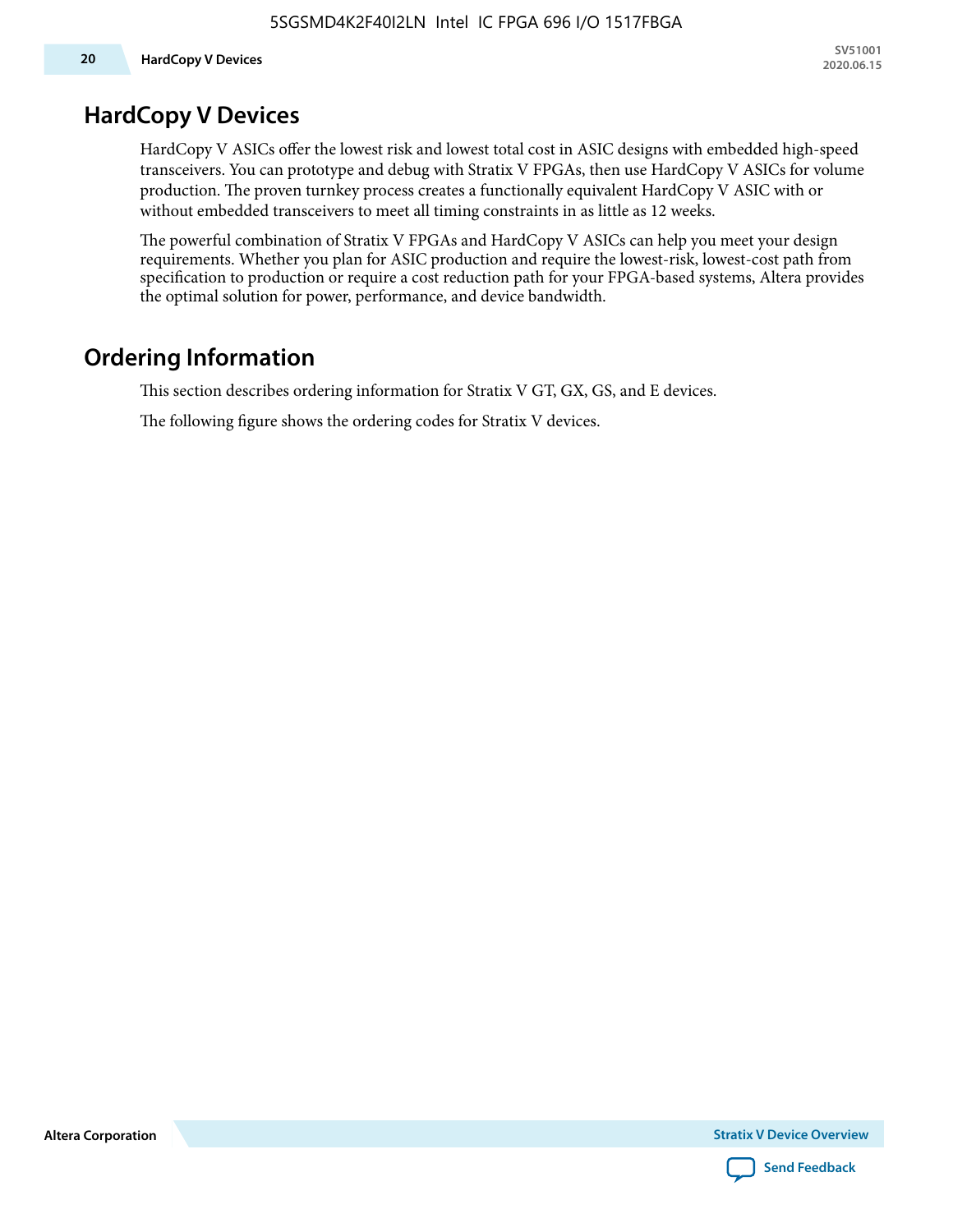#### **Figure 2: Ordering Information for Stratix V Devices**

![](_page_21_Figure_4.jpeg)

(1) Stratix V mainstream "M" devices have exactly one instantiation of PCI Express hard IP. Extended "E" devices have either two or four instantiations of PCI Express hard IP, depending on the device and package combination. For non-transceiver Stratix V devices, this character does not appear in the part number.

(2) You can select one or two of these options, or you can ignore these options.

(3) YY parts can support transceiver operations up to 10.3125 Gbps.

(4) Contact Intel for availability.

## **Document Revision History**

| <b>Document</b><br><b>Version</b> | <b>Changes</b>                                                                                                                                          |
|-----------------------------------|---------------------------------------------------------------------------------------------------------------------------------------------------------|
| 2020.06.15                        | Updated Figure: Ordering Information for Stratix V Devices:<br>Added the RoHS ordering information.<br>• Removed "ES" from the list of optional suffix. |

![](_page_21_Picture_13.jpeg)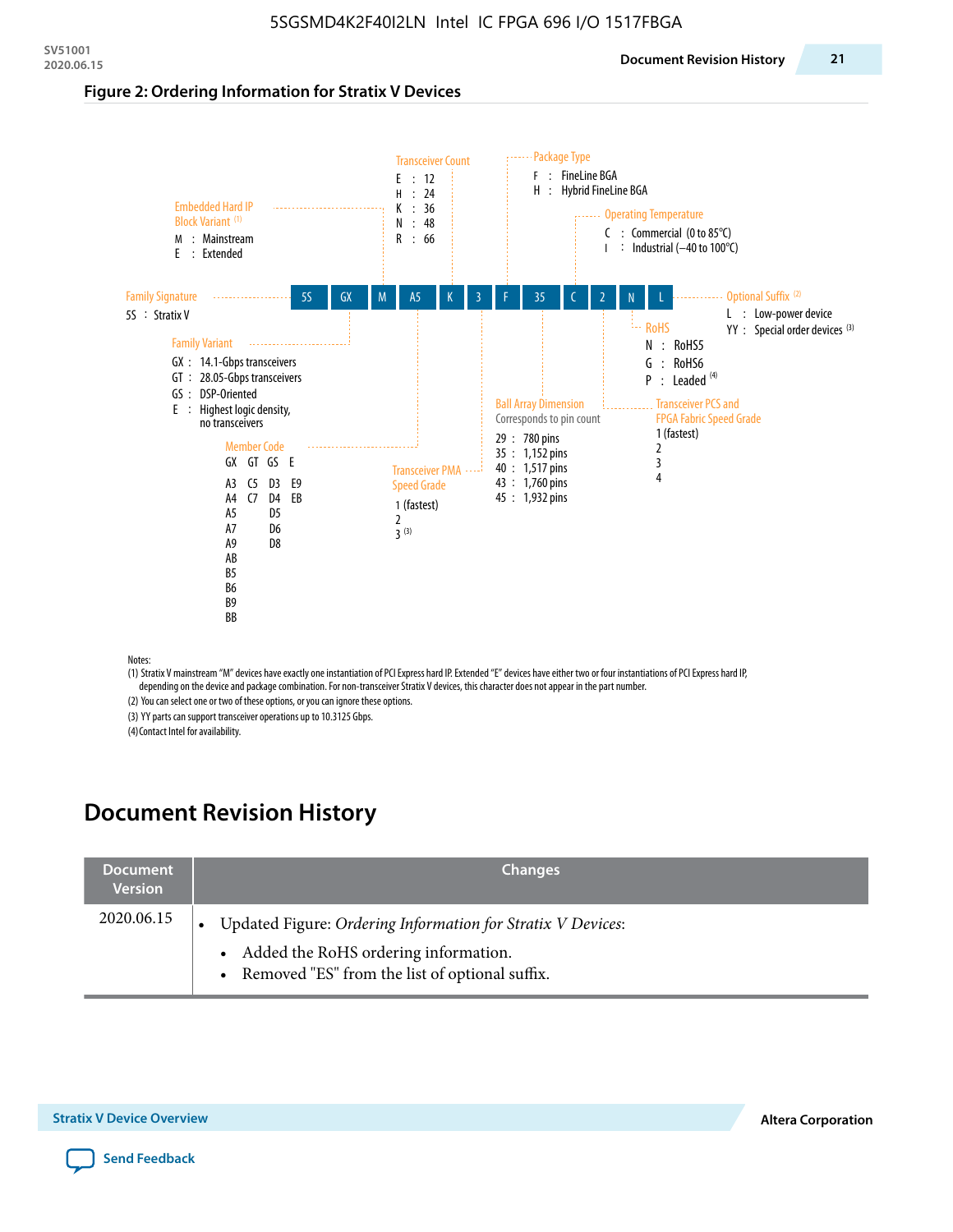#### **22 Document Revision History**

**SV51001 2020.06.15**

### **Table 14: Document Revision History**

| <b>Date</b>   | <b>Version</b> | <b>Changes Made</b>                                                                                                                                                                                                                                                                                                                                                                                                                                                                                                                                                                |
|---------------|----------------|------------------------------------------------------------------------------------------------------------------------------------------------------------------------------------------------------------------------------------------------------------------------------------------------------------------------------------------------------------------------------------------------------------------------------------------------------------------------------------------------------------------------------------------------------------------------------------|
| October 2015  | 2015.10.01     | Changed heading in the "Ordering Information for Stratix V<br>Devices" figure to "Embedded Hard IP Block Variant".                                                                                                                                                                                                                                                                                                                                                                                                                                                                 |
| January 2015  | 2015.01.15     | Added ALM counts and device package sizes to the four<br>device family features tables.<br>In the "Stratix V GX Device Features" table, changed the<br>$\bullet$<br>number of DDR3 SDRAM x72 DIMM Interfaces for the<br>5SGXA3 and 5SGXA4 devices to 6. Also added footnote<br>to this row.<br>Deleted listings for 40GBASE-R and 100GBASE-R<br>Ethernet from the "Transceiver PCS Features" table in the<br>"Low-Power Serial Transceivers" section.<br>Added YY code to the Optional Suffix category in the<br>$\bullet$<br>"Ordering Information for Stratix V Devices" figure. |
| April 2014    | 2014.04.08     | Updated "Variable precision DSP blocks" section of the<br>"Features Summary" table to 600 MHz performance.                                                                                                                                                                                                                                                                                                                                                                                                                                                                         |
| April 2014    | 2014.04.03     | Updated GPIOs section of the "Features Summary" table<br>to 1.6 Gbps LVDS.<br>Changed clocking speed to 800 MHz in the "Features<br>Summary" and the "Clocking" sections.                                                                                                                                                                                                                                                                                                                                                                                                          |
| January 2014  | 2014.01.10     | Added link to Altera Product Selector in the "Stratix V<br>Family Plan" section.<br>Corrected DDR2 performance from 533 MHz to<br>$\bullet$<br>400 MHz.<br>Updated "Device Migration List Across All Stratix V<br>Device Variants" table.                                                                                                                                                                                                                                                                                                                                          |
| May 2013      | 2013.05.06     | Added link to the known document issues in the<br>$\bullet$<br>Knowledge Base.<br>Updated backplane support information.<br>Added a note about the number of I/Os to each table in<br>the "Stratix V Family Plan" section.<br>Updated the "Ordering Information for Stratix V<br>$\bullet$<br>Devices" figure.                                                                                                                                                                                                                                                                     |
| December 2012 | 3.1            | Updated Table 6 and Table 13.<br>Updated Figure 2.<br>$\bullet$                                                                                                                                                                                                                                                                                                                                                                                                                                                                                                                    |
| June 2012     | 3.0            | Converted chapter to stand-alone format and removed<br>from the Stratix V handbook.<br>Changed title of document to Stratix V Device Overview<br>$\bullet$<br>Updated Figure 1.<br>$\bullet$<br>Minor text edits.                                                                                                                                                                                                                                                                                                                                                                  |

**Altera Corporation** 

![](_page_22_Picture_7.jpeg)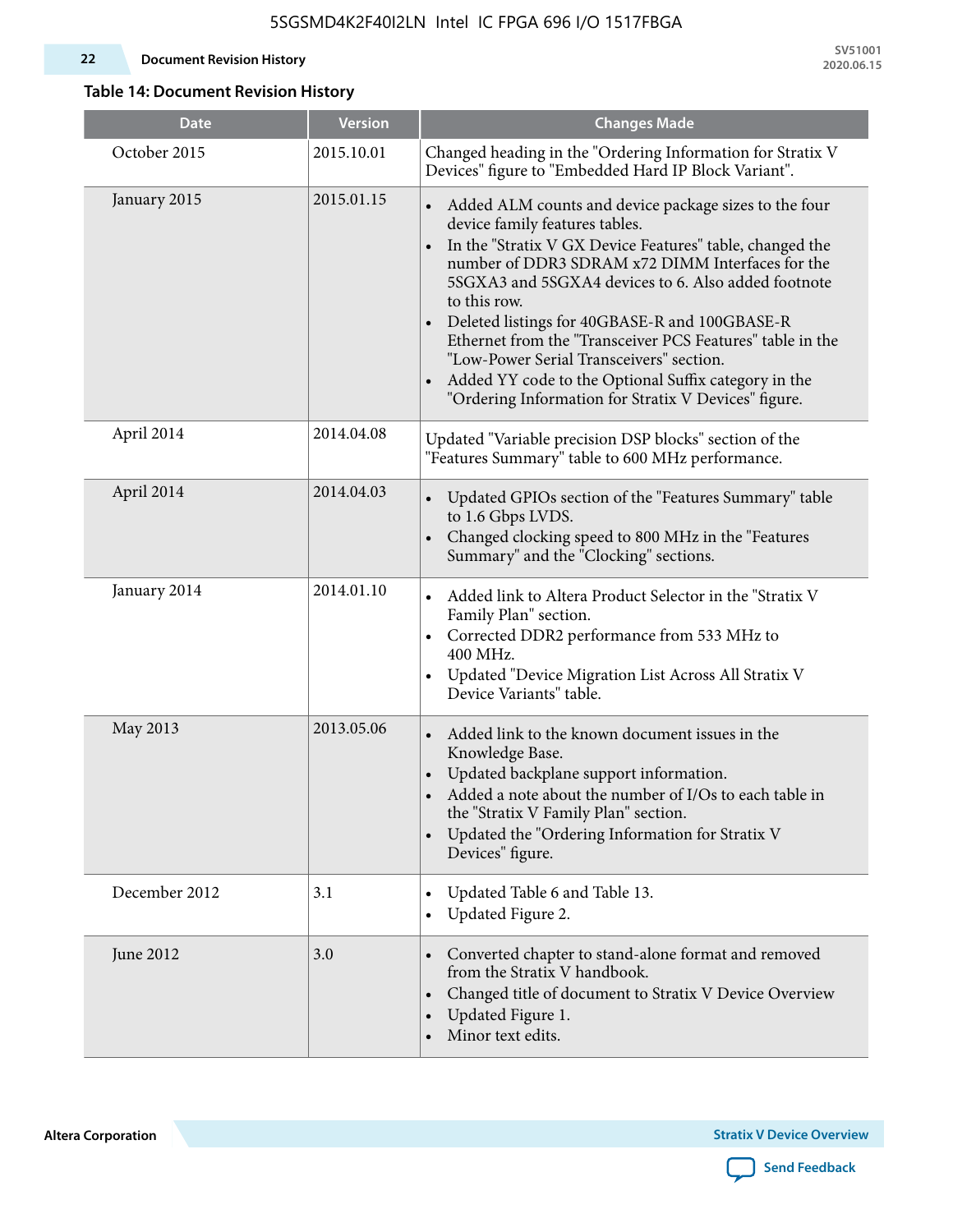**SV51001**

| Date           | <b>Version</b> | <b>Changes Made</b>                                                                                                                                                                                                                                   |
|----------------|----------------|-------------------------------------------------------------------------------------------------------------------------------------------------------------------------------------------------------------------------------------------------------|
| February 2012  | 2.3            | Updated Table 1-2, Table 1-3, Table 1-4, and Table 1-5.<br>Updated Figure 1-2.<br>Updated "Automatic Single Event Upset Error Detection<br>and Correction" on page 18.<br>Minor text edits.                                                           |
| December 2011  | 2.2            | Updated Table 1-2 and Table 1-3.                                                                                                                                                                                                                      |
| November 2011  | 2.1            | Changed Stratix V GT transceiver speed from 28 Gbps to<br>28.05 Gbps.<br>Updated Figure 1-2.                                                                                                                                                          |
| November 2011  | 2.0            | Revised Figure 1-2.<br>Updated Table 1-5.<br>Minor text edits.                                                                                                                                                                                        |
| September 2011 | 1.10           | Updated Table 1-2, Table 1-3, and Table 1-4.                                                                                                                                                                                                          |
| September 2011 | 1.9            | Updated Table 1-1, Table 1-2, Table 1-3, Table 1-4, and<br>Table $1-5$ .<br>Updated Figure 1-2.<br>Minor text edits.                                                                                                                                  |
| June 2011      | 1.8            | Changed 800 MHz to 1,066 MHz for DDR3 in Table 1-8<br>and in text.                                                                                                                                                                                    |
| May 2011       | 1.7            | For Stratix V GT devices, changed 14.1 Gbps to<br>12.5 Gbps.<br>• Changed Configuration via PCIe to Configuration via<br>Protocol<br>Updated Table 1–1, Table 1–2, Table 1–3, Table 1–4,<br>Table 1-5, and Table 1-6.<br>• Chapter moved to Volume 1. |
| January 2011   | 1.6            | Added Stratix V GS information.<br>Updated tables listing device features.<br>Added device migration information.<br>Updated 12.5-Gbps transceivers to 14.1-Gbps<br>transceivers                                                                      |
| December 2010  | 1.5            | Updated Table 1-1.                                                                                                                                                                                                                                    |
| December 2010  | 1.4            | Updated Table 1-1.<br>Updated Figure 1-2.<br>Converted to the new template.<br>Minor text edits.                                                                                                                                                      |

![](_page_23_Picture_7.jpeg)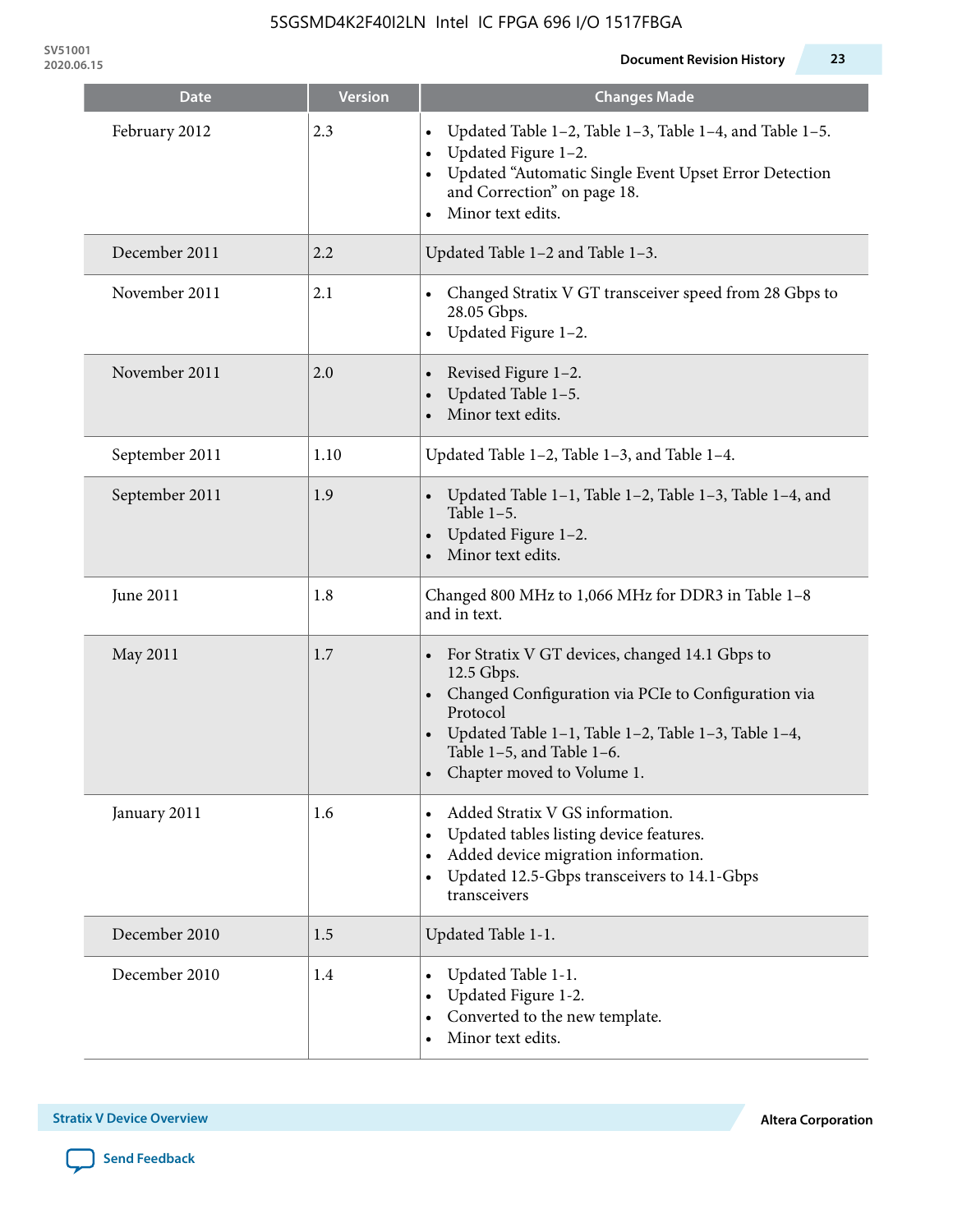![](_page_24_Picture_1.jpeg)

**24 Document Revision History**

| <b>Date</b>      | <b>Version</b> | <b>Changes Made</b>                                                                                                                                                                                                                                                                                                                                                                               |
|------------------|----------------|---------------------------------------------------------------------------------------------------------------------------------------------------------------------------------------------------------------------------------------------------------------------------------------------------------------------------------------------------------------------------------------------------|
| <b>July 2010</b> | 1.3            | Updated Table 1-5                                                                                                                                                                                                                                                                                                                                                                                 |
| <b>July 2010</b> | 1.2            | Updated "Features Summary" on page 1-2<br>Updated resource counts in Table 1-1 and Table 1-2<br>Removed "Interlaken PCS Hard IP" and "10G Ethernet<br>Hard IP"<br>• Added "40G and 100G Ethernet Hard IP (Embedded<br>HardCopy Block)" on page 1-7<br>Added information about Configuration via PCIe<br>Added "Partial Reconfiguration" on page 1-12<br>Added "Ordering Information" on page 1-14 |
| May 2010         | 1.1            | Updated part numbers in Table $1-1$ and Table $1-2$                                                                                                                                                                                                                                                                                                                                               |
| April 2010       | 1.0            | Initial release                                                                                                                                                                                                                                                                                                                                                                                   |

**Altera Corporation** 

![](_page_24_Picture_7.jpeg)